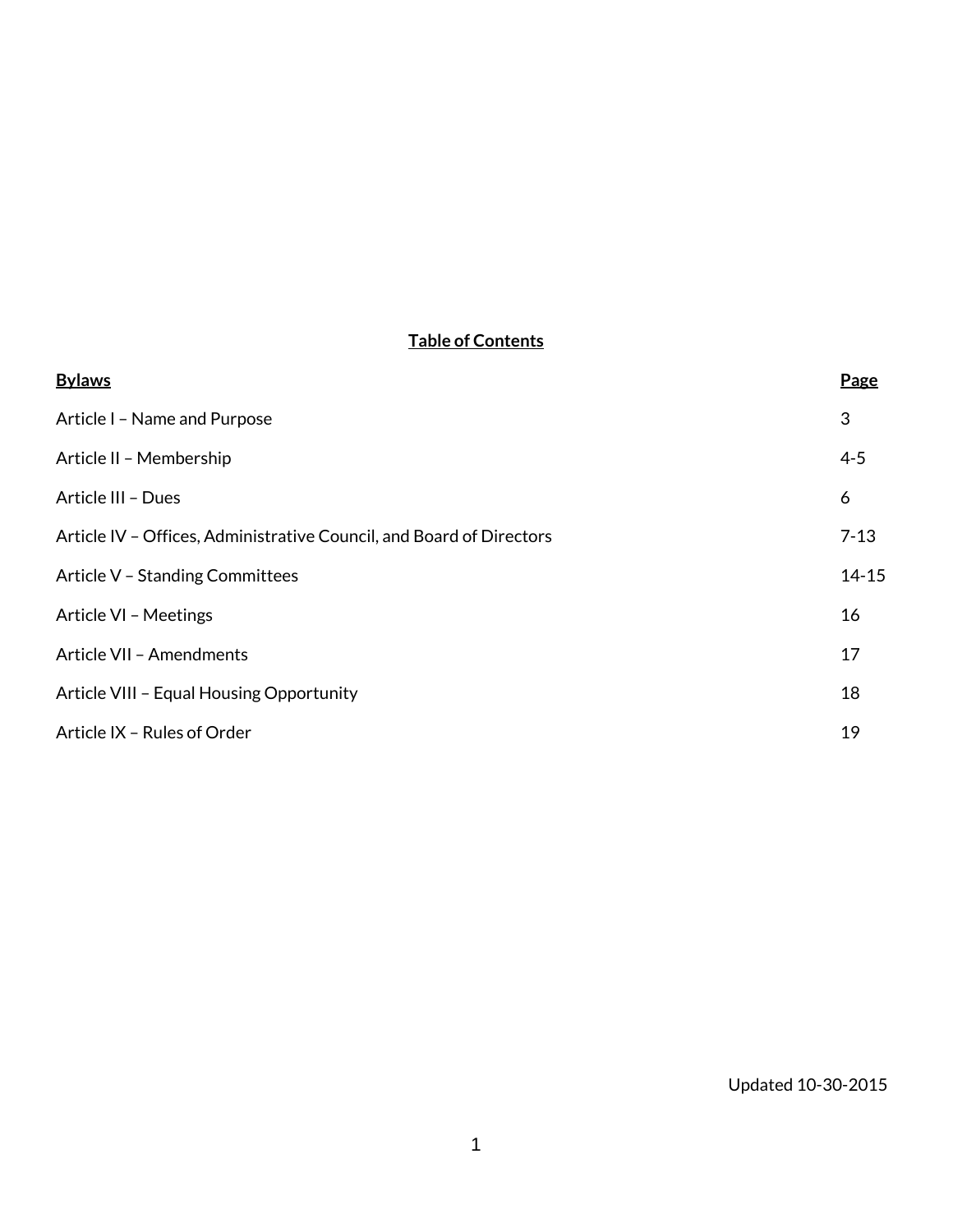# **Table of Contents**

| <b>Rules and Regulations</b>            | Page      |
|-----------------------------------------|-----------|
| Preface                                 | 20        |
| Reporting                               | $21 - 22$ |
| Treasurer                               | $23 - 24$ |
| <b>Host Committee</b>                   | $25 - 26$ |
| Program Committee                       | 27        |
| Membership Committee                    | 28        |
| <b>Registration Committee</b>           | 29        |
| Rules and Regulations Committee         | 30        |
| <b>Newsletter Committee</b>             | 31        |
| <b>History and Archives Committee</b>   | 32        |
| <b>Awards and Decorations Committee</b> | 33-34     |
| <b>Nominations Committee</b>            | 35        |
| Legislative Committee                   | 36        |
| Procedures for Vendor Displays          | 37        |
| <b>Vendor Evaluation Sheet</b>          |           |
| Vendor(s) Agreement                     |           |
| <b>Scholarship Committee</b>            | 38-39     |
| <b>Scholarship Application</b>          |           |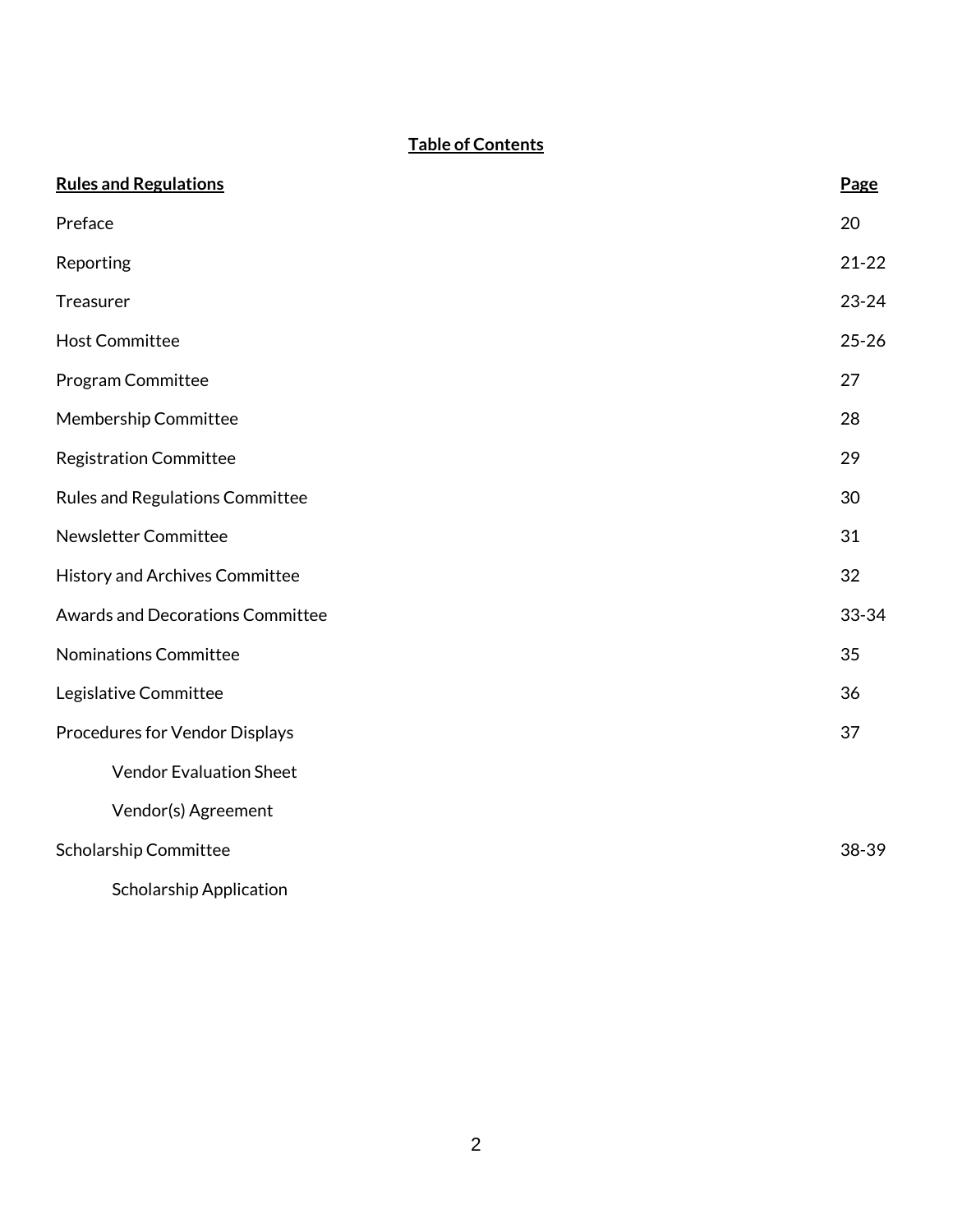### **Article I – Name and Purpose**

### Mission Statement

It is the mission of the Southeast Regional Section 8 Housing Association to provide a formal and informal exchange of information between members concerning Issues, Regulations, and legislations impacting Section 8 Housing Choice Voucher Program; to provide Professional Development Training Activities and encourage Legislative Activism.

- 1.0 The name of the organization is the Southeast Regional Section 8 Housing Association, Inc.
- 2.0 The purposes and objectives of the organization are:
	- 2.1 To provide for the exchange of information among local agencies administering Section 8 Housing Choice Voucher Program throughout the Southeast region
	- 2.2 To conduct training seminars and workshops
	- 2.3 To provide membership with all information regarding proposed regulation and legislation affecting the Section 8 Housing Choice Voucher Program and to encourage response to said proposed regulations and legislation.
	- 2.4 To recommend and support legislation before the State and Federal congress that will strengthen the Section 8 Housing Choice Voucher Program
- 3.0 The principal office of the corporation shall be located in the business office of the President.
- 4.0 The fiscal year of the corporation shall begin July 1 and end June 30.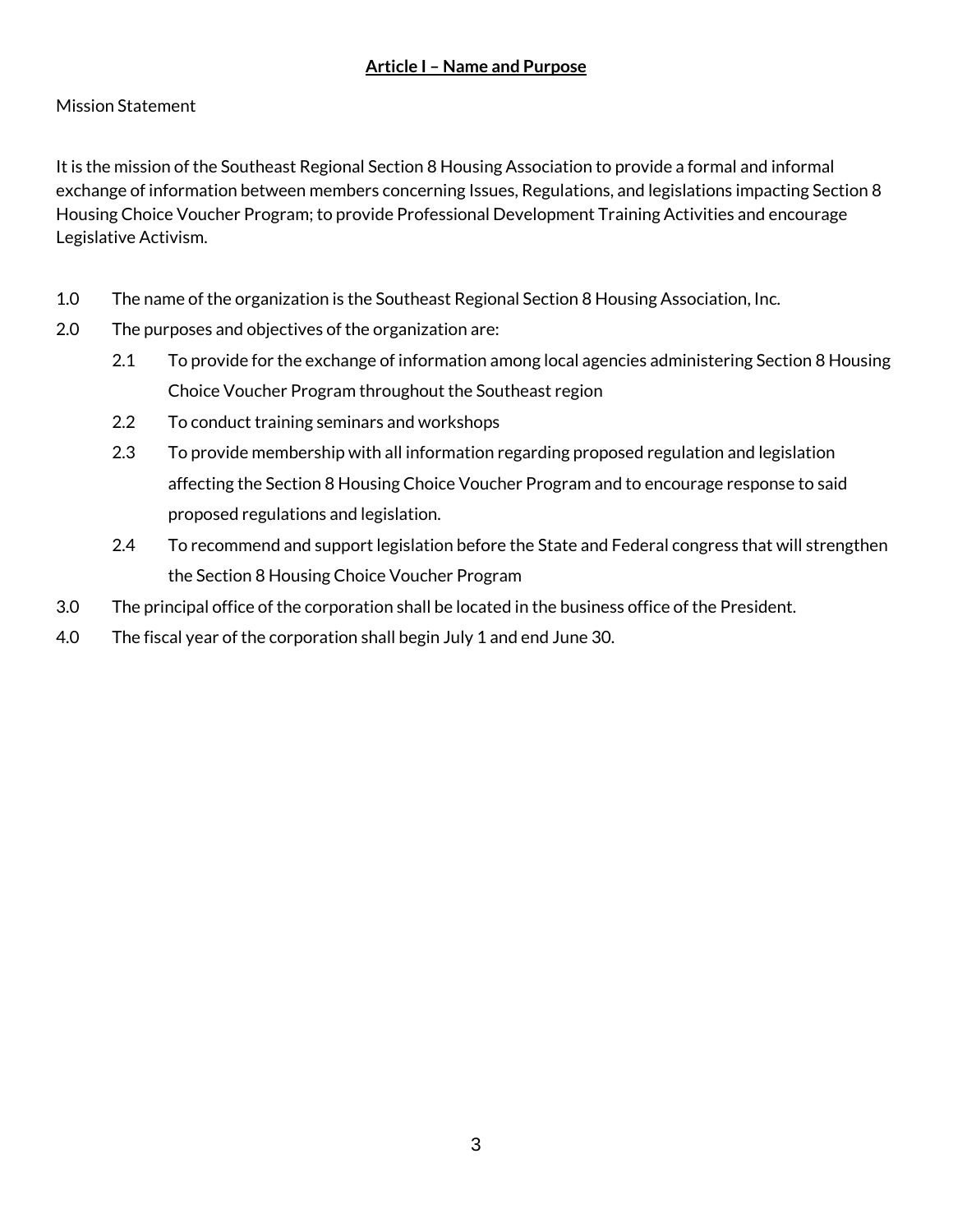#### **Article II – Membership**

- 1.0 Every Employee who is closely affiliate with and/or contractually related with a Section 8 Housing Choice Voucher Program is eligible for membership. (10-19-1995)
- 2.0 Associate Members are those persons who wish to attend meetings but who are not closely affiliated with and/or contractually related to the administration of a local Section 8 Housing Choice Voucher Program (4-4-2000)
	- 2.1 Associate members will not be allowed to vote, hold office or serve on standing committees.
- 3.0 A member remains a member as long as he/she pays dues and continues to be affiliated with a Section 8 Housing Choice Voucher Program as defined in Section 1 and 2 above. (4-4-2000)
- 4.0 Honorary membership status can be recommended for any individual by the Administrative Council to the Board of Directors and must be approved by a majority of the members attending a regular meeting when proper notice of that meeting has been given to the Board of Directors. (4-4-2000)
	- 4.1 An Honorary Member is not eligible to vote nor hold office (4-4-2000)
- 5.0 A majority will be the larger number of votes from members present at a meeting where proper notice has been given.

5.1 A member who does not vote will not be counted as having voted for or against a motion.

- 6.0 No member will be allowed to vote on proposed amendments to the bylaws or in elections unless he/she is a member in good standing.
- 7.0 A member in good standing is any member whose dues are paid in full. (4-4-2000)
- 8.0 Members in good standing will be pre-identified for voting by the membership chairperson from current membership roster. (12-9-2008)
- 9.0 Request for proxy or absentee voting must be mailed to the Chairman of the Board. (10-15-1993)
	- 9.1 The chairperson must have received the postmarked ballot by no later than 30 days prior to the election date. (12-9-2008)
- 10.0 A quorum of the membership present shall be a simple majority
	- 10.1 A quorum of the total members of the Administrative Council and Board of Directors shall be a simple majority.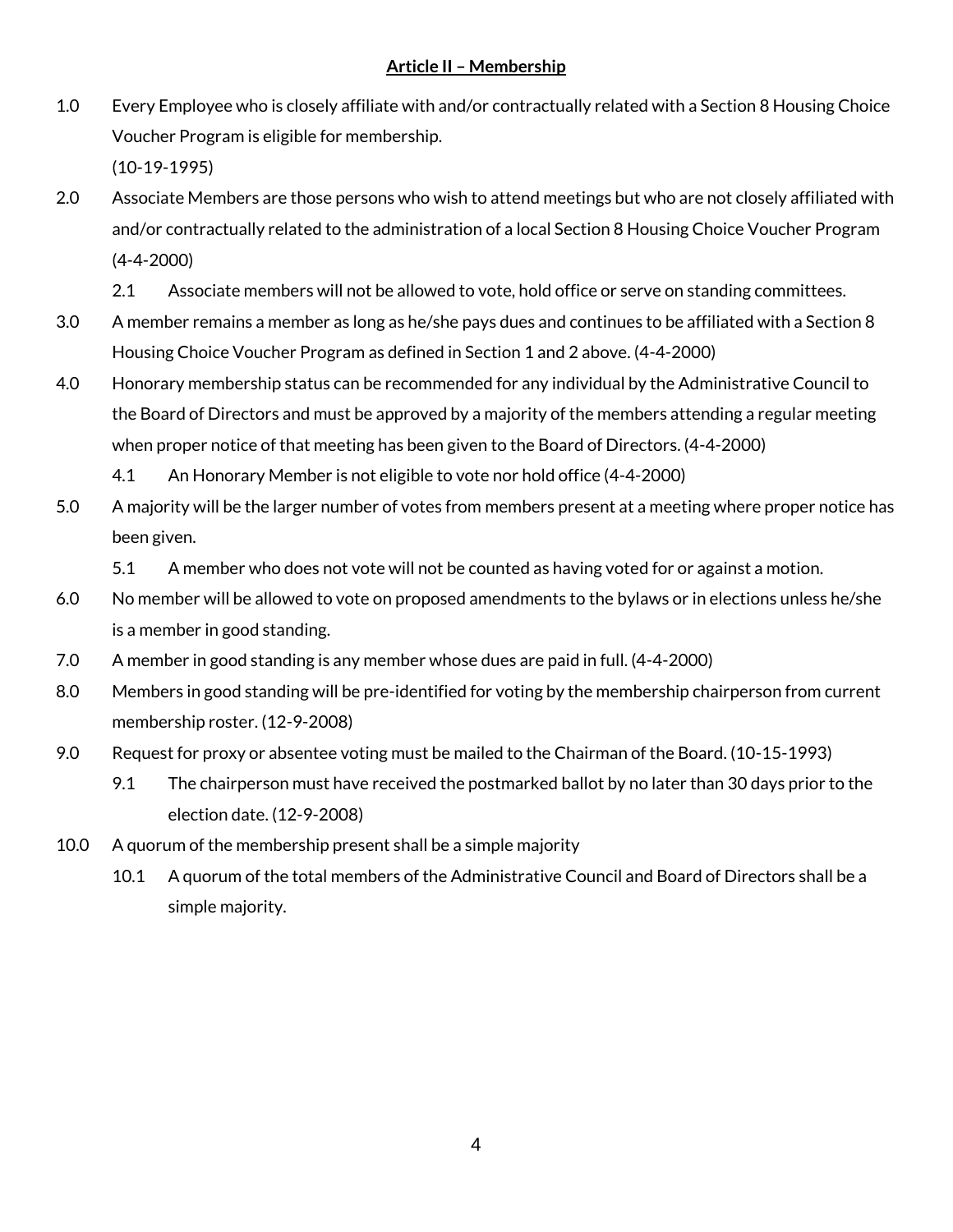### **Article III – Dues**

- 1.0 The amount of dues for all regular members is to be determined by the Board of Directors every two years. All payment of dues expires on September 30<sup>th</sup> of each even numbered year. (4-4-2000)
- 2.0 All Members will receive an identification card after paying dues signifying they are a member in god standing.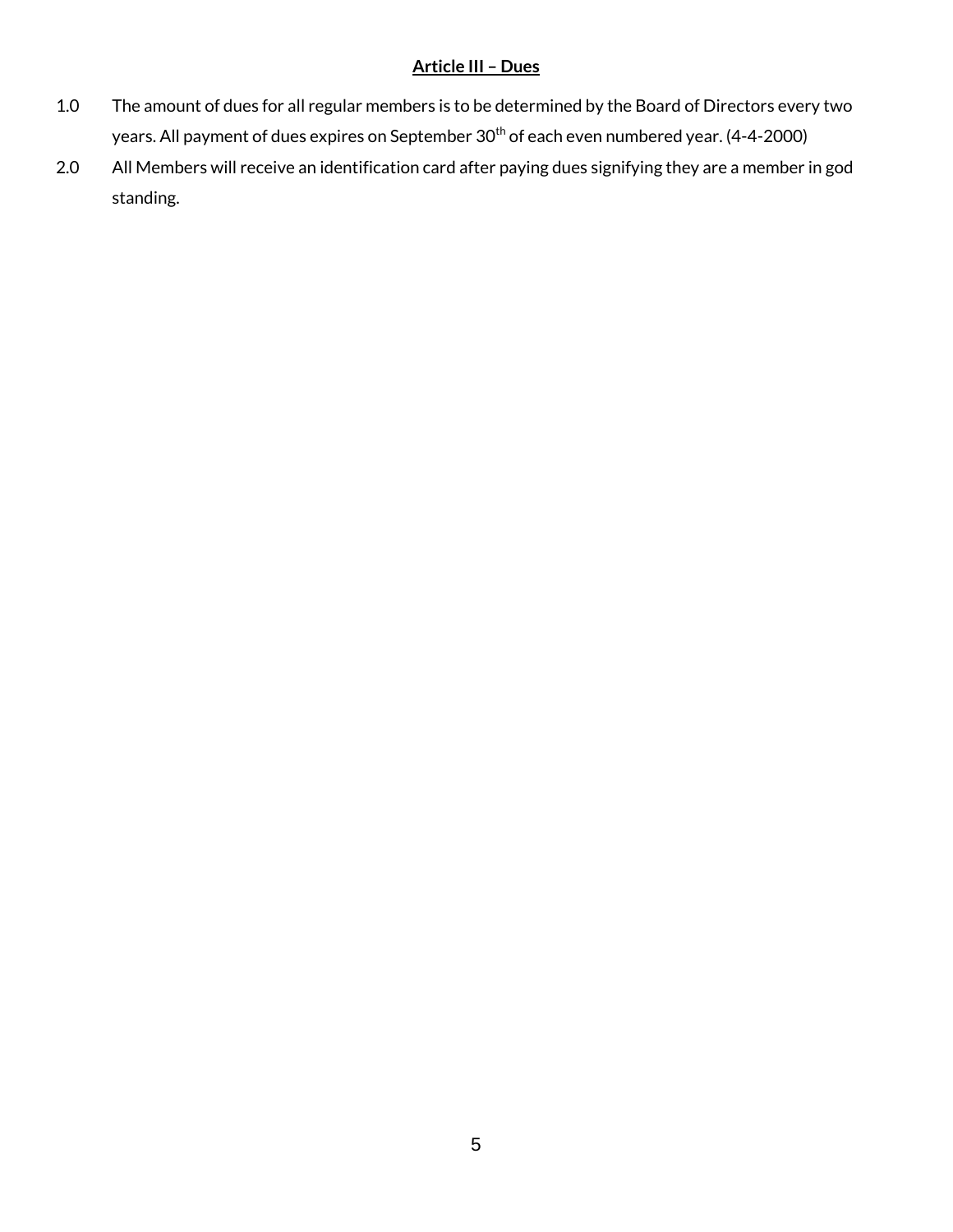#### **Article IV – Offices, Administrative Council, and Board of Directors**

- 1.0 The officers of the corporation consist of a President, a President-Elect, a Treasurer, a Recording Secretary and a Correspondence Secretary. (4-4-2000)
- 2.0 The duties of the officers are those usually associated with their titles
- 3.0 The Administrative Council consists of the officers of the corporation and the chairpersons of each standing committee. (4-4-2000)
- 4.0 The president will chair the meetings of the Administrative Council; the President-Elect will chair these meetings in the absence of the President.
- 5.0 The functions of the Administrative Council are:
	- 5.1 To administer the activities of the corporation.
	- 5.2 To implement policies which have been approved by the Board of Directors.
	- 5.3 To recommend new policies which have been approved by the Board of Directors.
	- 5.4 To act for and on behalf of the membership in the interim between meetings of those groups. (4-5- 2000)
- 6.0 The Administrative Council shall consist of officers of the Association
- 7.0 The Board of Directors consists of past Presidents and the officers of the Corporation and at-large members.
	- 7.1 The Chairperson of the Board will be the most recent past presidents and will chair meetings of the Board of Directors.
	- 7.2 The most recent past Chairman of the Board of the Association in succession will assume the responsibilities of the current Chairman of the Board of Directors in his/her absence.
- 8.0 The functions of the Board of Directors are:
	- 8.1 To receive reports from the Administrative Council through the President, President-Elect and/or the Recording Secretary.
	- 8.2 To establish policies for the corporation.
	- 8.3 To recommend amendments of the bylaws of the corporation to the membership.
	- 8.4 To provide direction regarding the future growth, stability and activity of the corporation.
	- 8.5 To approve all annual budgets.
- 9.0 The immediate past Board Chairperson shall become the chairperson of the Nomination Committee effective with the next presidential term. (12-1-2008)
	- 9.1 With adoption of the aforementioned by law June 4, 1999 the Nomination Committee Chairperson will hereafter report to the Board of Directors
- 10.0 The Administrative Council of the Board of Directors shall consist of the Chairperson, Vice-Chairperson, President, Recording secretary, and Treasurer. (4-5-2000)
- 11.0 The size of the Board of Directors shall be the minimum of nine (9) and a maximum of fifteen (15).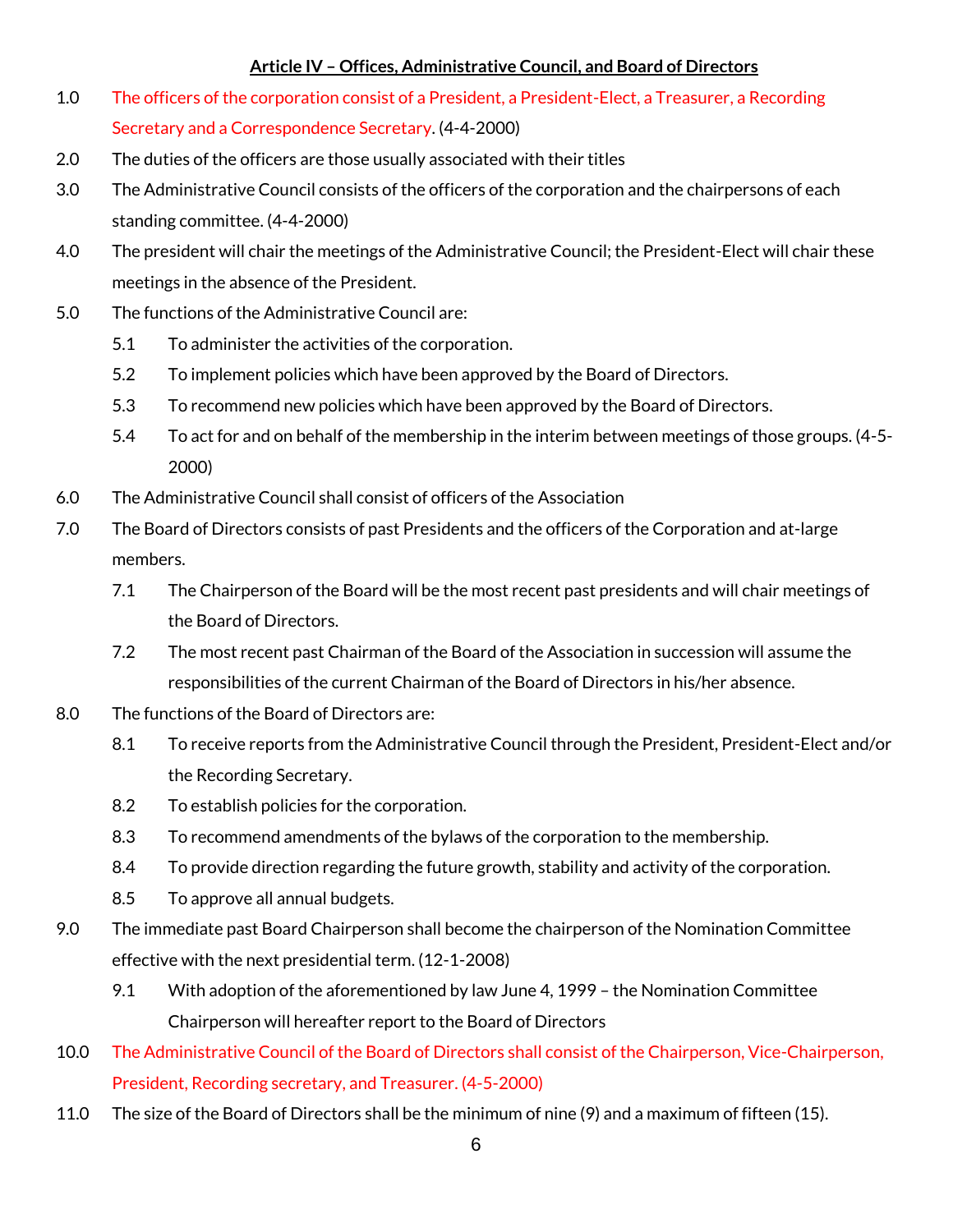- 11.1 When there are less than nine, the board will appoint at-large members at their discretion.
- 12.0 Criteria for electing a member at large to the Board of Directors:
	- 12.1 Person elected by the Board must be a member in good standing for a minimum of 2 years and approved by the Board of Directors.
	- 12.2 The term of the office will be for two years, coinciding with the regular elections.
- 13.0 The president shall serve a two year term effective July 1, 1982.
	- 13.1 A president will be allowed to seek and additional non-consecutive term.
- 14.0 An officer serving an un-expired term by appointment of the Board of Directors cannot be barred from running for an additional two-year term in the same office.
- 15.0 The un-expired terms of vacated offices shall be filled by action of the Board of Directors (4-4-00)
- 16.0 Officers and Board Members shall be removed from office upon 2/3 vote of the Board when they have committed acts in violation of the corporation by-laws and/or failed to attend three consecutive meetings within one year without good cause. (4-5-00)

16.1 All such voting on the removal of an officer shall be by written or secret balloting.

- 17.0 Any office holder must tender a Leave of Absence and/or a resignation if they are no longer listed as an employee of a Section 8 Agency or affiliated as defined under Article II. Membership Section I, for a period of 90 days. (4-4-00)
- 18.0 Election of Officers Elections serve many purposes in the operation of any organization
	- 18.1 The term "election" is generally defined as the act of selecting persons to fill offices or deciding issues by those having the right to participate in the decision process.
- 19.0 A General Election is held for the selection of President-Elect, Treasurer, and Recording Secretary to regular terms office as provided by The SERSHA Bylaws
- 20.0 A Special Election is held as deemed necessary, at the discretion of the Board of Directors. (4-4-00)
- 21.0 A General or Regular Election for President Elect, Treasurer, and Recording Secretary will be held at the annual meeting every two years.
- 22.0 A referendum on the question of changing terms of office is not required; however, a change in terms would have to be approved by the Board of Directors.
- 23.0 Method Of Election:
	- 23.1 Election shall be by plurality. Plurality method is defined as an excess votes over those cast for an opposing candidate.
	- 23.2 Only one election is required.
	- 23.3 In the event of a tie election, any three of five Board Members present will be selected by the Board Chairperson, to cast their votes by secret ballot to break the tie. (4-4-00)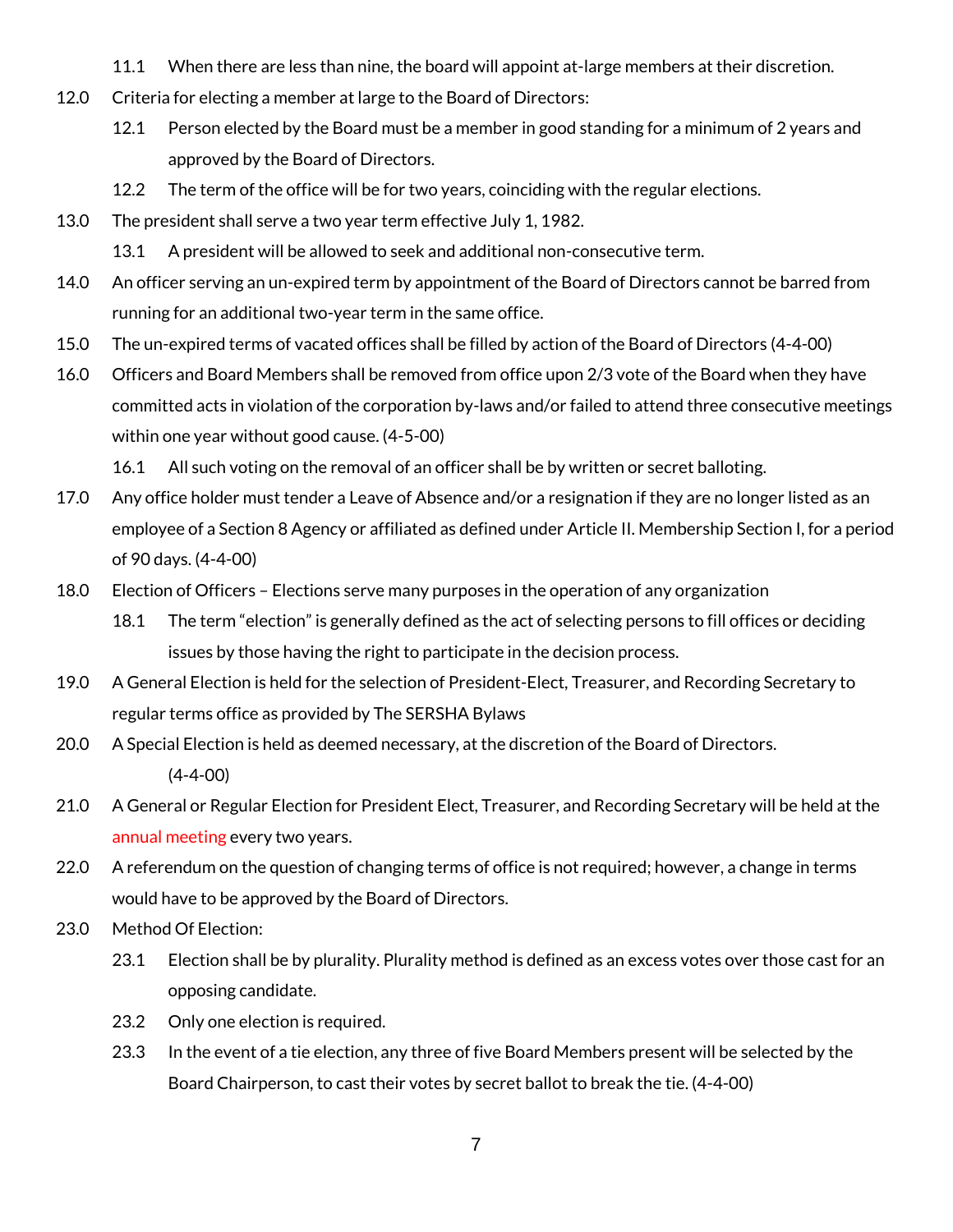- 23.4 During the fall annual members meeting of The SERSHA Board in even numbers, '92, '94, etc., the President Elect will be elevated to the position of the President and the Association will hold elections for the offices of President Elect, Treasurer, and Recording Secretary. (4-4-00)
- 24.0 Eligibility for office holders:
	- 24.1 Members in good standing for a minimum of 2 years shall be eligible to run for office in a SERSHA election. (4-4-00)
		- 24.1.1 A member in good standing, for this purpose, is one whose dues are paid in full, and has been a member for a 2 year period.
	- 24.2 Members nominated for the office of President, President Elect or Treasurer of the Association must be bondable as a required prerequisite to become a candidate for either office. (4-4-00)
- 25.0 Nomination Procedure:
	- 25.1 At the last workshop business meeting in an uneven year (i.e. '91, '93, etc.) prior to the upcoming election, the Chairperson of the nominating committee shall request an up to date list of current membership roster. (4-5-00)
	- 25.2 At this time a nomination form will be sent to each member under consideration of office that has been certified as in good standing by the Membership Committee Chairman with the Association.
	- 25.3 If the nominee should decline, another member will be nominated in the same manner.
	- 25.4 During the spring business meeting, the nomination form, accompanied by a consent form will be submitted to the Nominations Chairperson.
	- 25.5 The Nominations Committee will meet and submit for each office, not more than 3 names. (4-5- 00)
		- 25.5.1 In the event of having more than 3 names, the first 3 to meet the qualification criteria will be the 3 presented on the slate to the membership body. (4-5-00)
- 26.0 Suggested Committee Report:

The SERHSA Nominations Committee is pleased to submit the following nominations:

| <b>President Elect</b> | Mr./Mrs.A |
|------------------------|-----------|
| Treasurer              | Mr./Mrs.B |
| Recording Secretary    | Mr./Mrs.C |

27.0 Suggested procedure for SERSHA President at the spring business meeting

"You have heard the report of the Nominating Committee, are there any further nominations for these officers? All who wish to nominate have a chance to do so. The floor is now open for President Elect."

The same procedure is followed for the other offices. (4-5-00)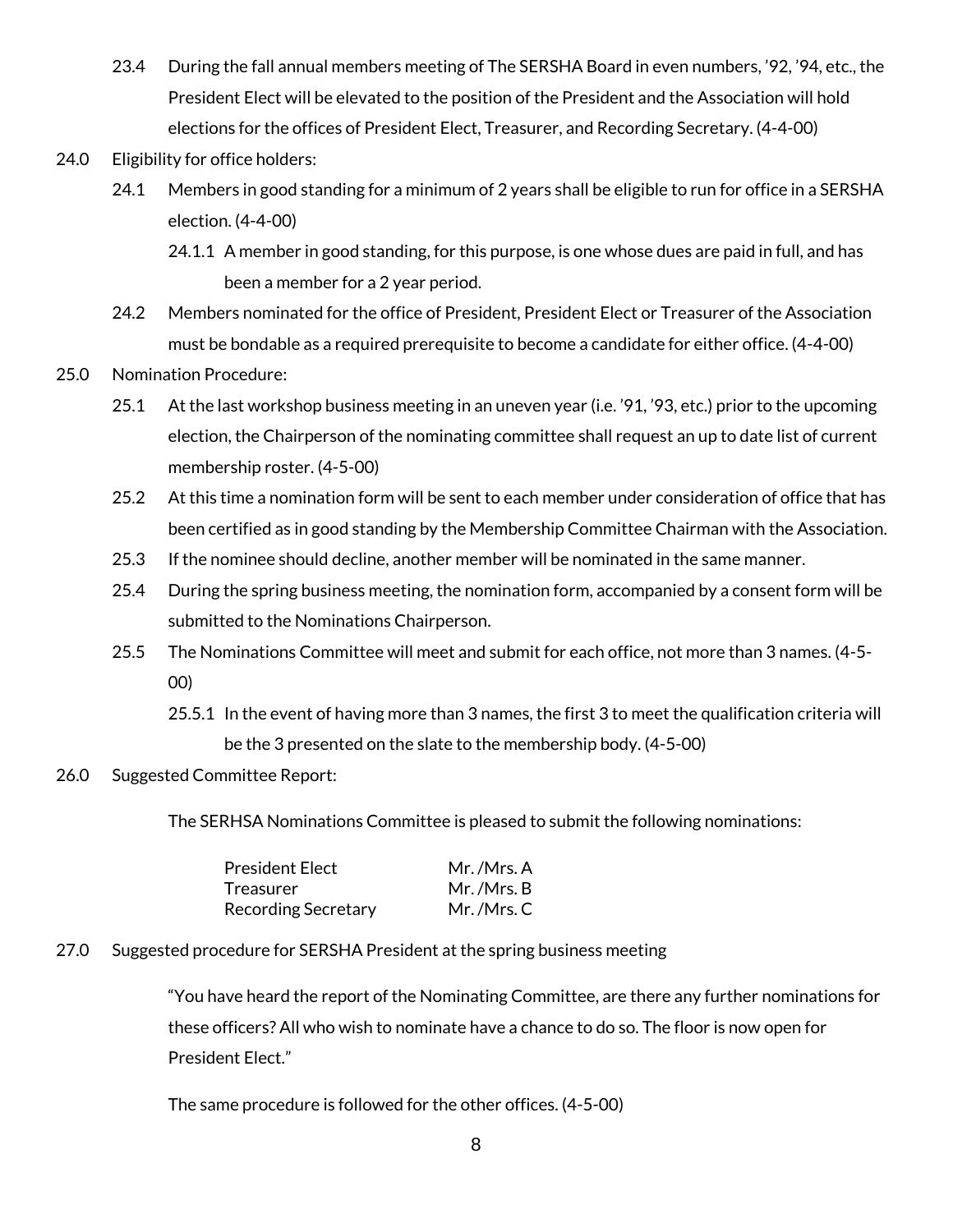- 28.0 No one shall be nominated without having first given his or her written consent by the date the nomination is submitted.
- 29.0 Individuals nominated from the floor will be given 30 days from the date of nominations to present their consent supervisory approval form to the nominations chairperson.
- 30.0 The eligibility of members nominated shall be confirmed by the Membership Chairperson.
- 31.0 Consent: The nominating Committee shall present the names only of the persons whose written consent has been obtained, using the following form:

I, [insert name here], consent to serve as a candidate for the office of [insert title here] at the election to be held on [insert date here]

| Signed | Nominee    |  |
|--------|------------|--|
|        |            |  |
| Signed | Supervisor |  |

- 31.1 The Nominations Committee is responsible for the processing of voters at the polls on Election Day.
- 31.2 The Nominations Committee shall work at the polls, arrange the location of the ballot box and polls, process the voters, maintain ballot box security, and tabulate and report the results of the election the Board Chairperson.
- 31.3 The Nominations Committee is responsible for insuring that all qualified voters have the opportunity to participate in an impartially conducted election.

### 32.0 Absentee Ballot

32.1 Any person who is in good standing with the Association and will not be attending the annual/fall business meeting will qualify to vote an absentee ballot. (Refer to Constitution and bylaws for absentee ballot procedures.)

#### 33.0 Appeal for New Election

- 33.1 In the event of election controversy, all parties thereto shall submit complaints to the Rules and Regulations Committee. Complaint must be postmarked no later than five (5) days following the date of the election in question.
- 33.2 Should the Rules and Regulations Committee determine that the complaint is frivolous or completely devoid of merit, or that the election result could not have been otherwise, even if the matters alleged are assumed to be true then the Rules and Regulations Committee shall, within twenty (20) days, or as soon thereafter as possible, but no later than thirty (30) days from receipt of the charges, dismiss the complaint and inform the parties involved.
- 33.3 The parties involved will have the right to appeal the decision of the Rules and Regulations Committee to the Board of Directors.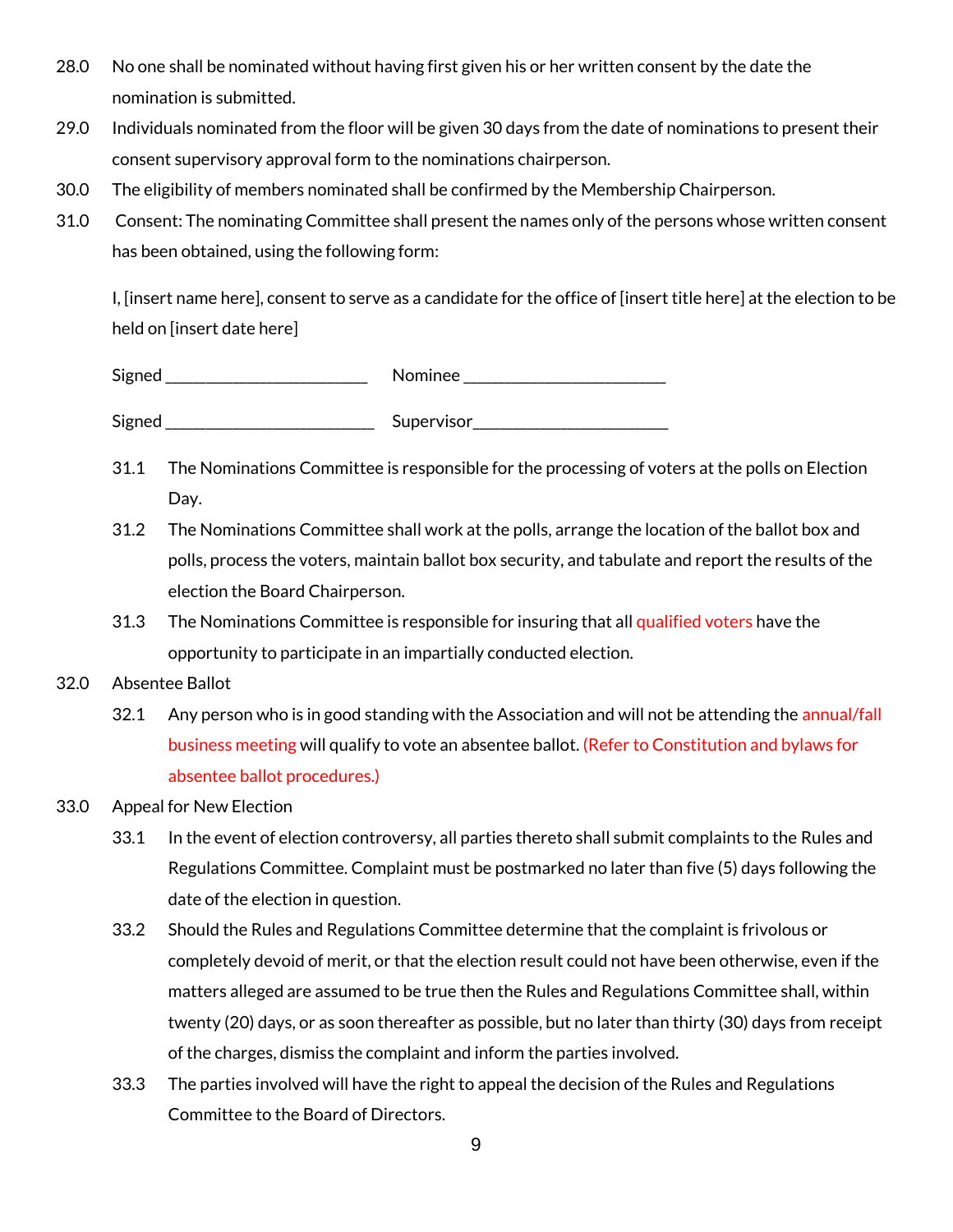- 33.4 Should such complaints submitted to the Rules and Regulations Committee warrant intervention, a new election may be ordered by the committee, to be held as designated by that committee
- 33.5 A full report of such complaints and procedures will be provided to the Administrative Council at the next regular meeting.
- 33.6 Any change in disputed elections will be certified and are to be declared as final upon acceptance of the report by the Administrative Council and Board of Directors.
- 34.0 A nominee for office cannot consent to run for more than one office at a time.
- 35.0 The Host, Boar Chairperson, President and Treasurer of the Association will be bonded at the expense of the Association. (4-4-00)
- 36.0 The position of Financial Secretary is hereby recognized and the position is to be held, now and in the future by an Association member who is located in the same office of employment as the Treasurer and will serve in his/her absence with the exception of the authority to execute checks.
	- 36.1 This position will be appointed by the Treasurer. (4-5-00)
- 37.0 The Correspondence Secretary of the Association will assume the responsibilities of the Recording Secretary in his/her absence.
	- 37.1 This position will be appointed by the President. (4-5-00)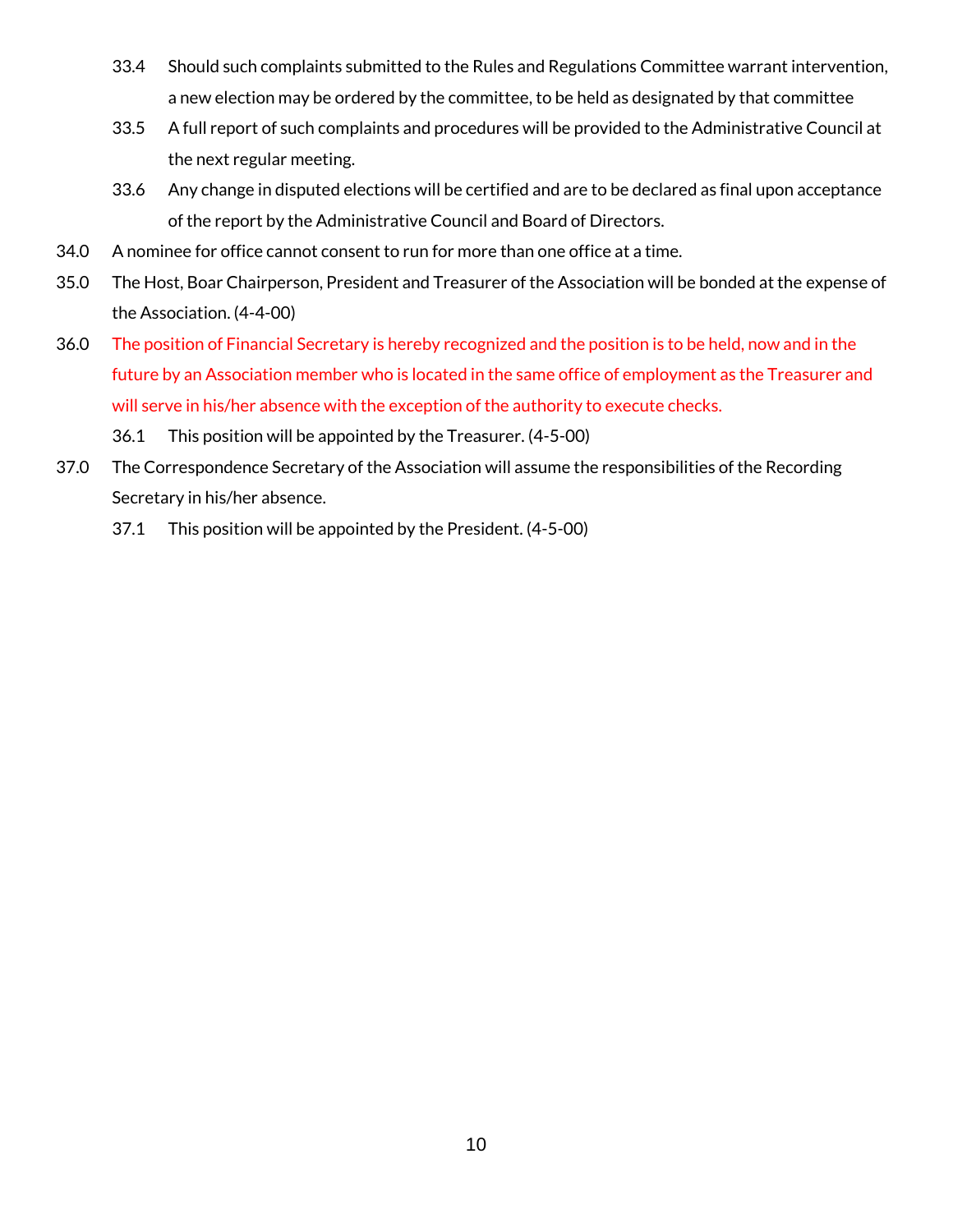# **Article V – Standing Committees**

Due to the inactivity of the PDG Committee and the availability of like training from numerous other sources, a motion was made by Randy Allen, second by Teresa Forward to dissolve the PDG Committee. Motion Carried.

- 1.0 The Standing Committees of the corporation are:
	- 1.1 Rules and Regulations Committee
	- 1.2 Membership Committee
	- 1.3 Nominations Committee
	- 1.4 Host Committee
	- 1.5 Program Committee
	- 1.6 Newsletter Committee
	- 1.7 Scholarship
	- 1.8 Award and Decorations Committee
	- 1.9 Registration Committee
	- 1.10 History Committee
	- 1.11 Parliamentarian
	- 1.12 Legislative Committee
- 2.0 For the function and duties of the standing committees see the Procedural Manual for Administrative Council Responsibility. (4-5-00)
- 3.0 The chairperson of each standing committee shall be appointed by and serve at the pleasure of the President for a two-year term (4-5-00), with the exception of the Nominations Committee, who serves as a board member and at the discretion of the Board of Directors. (6-4-99).
- 4.0 The President should consider the geographical distribution of his/her cabinet. (4-4-00)
- 5.0 If appointed to serve a vacated un-expired term, a committee chairperson cannot be barred from appointment to an additional two (2) year term in the same position.
- 6.0 The President may remove from service and appoint replacements for committee chairpersons. (4-5-00)
- 7.0 Each Committee Chairperson shall appoint a Vice-Chairperson and inform the Board Chairperson of the appointment.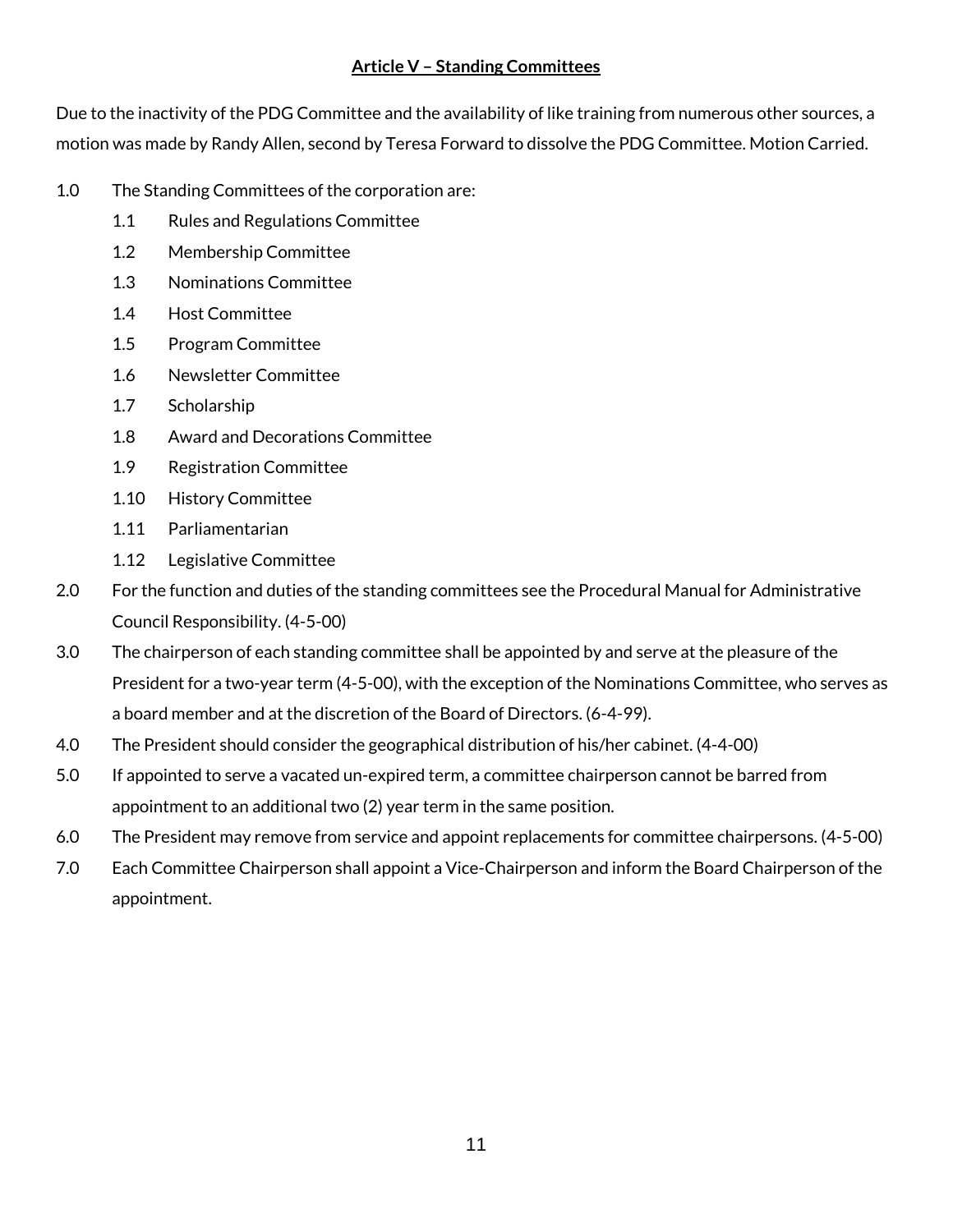# **Article VI – Meetings**

- 1.0 There will be at least one regular meeting and one Annual Membership meeting, locations to be determined by the Host Committee and approved by the Board of Directors. (4-4-00)
- 2.0 The Annual Meeting shall be scheduled in advance.
- 3.0 The normal month for regular meetings will be February April and the Annual Meeting will be July September. This schedule will be adhered to as closely as possible.
- 4.0 The President will notify each member of the date and place of the next meeting, such notices being send out at least three weeks prior to the scheduled meeting date.
- 5.0 Special meeting will be held on call of the President or Board Chairperson (4-4-00)
- 6.0 Planning Meetings, Meetings of the Standing Committees, Administrative Council and the Board of Directors shall be scheduled in addition to the regular and Annual Meetings of the membership and otherwise as becomes necessary. (4-4-00)
	- 6.1 The Administrative Council and the Board of Directors will hold a transitional meeting in December, or as near as possibly to the spring meeting.
	- 6.2 The Transitional meeting shall be a joint meeting of outgoing and newly established Administrative Council and Board of Directors.
- 7.0 Board Members, Committee Chairpersons and Vice-Chairpersons will receive a complimentary Dinner meal when attending the Board Meetings and planning sessions.
	- 7.1 This definition shall apply to meetings of the membership, the Administrative Council and the Board of Director's.
	- 7.2 The President's room shall be paid by SERSHA to attend training, workshops, conferences, board meetings and planning meetings during the President's tenure.
	- 7.3 SERSHA shall pay for Board Member's room for one (1) night while attending board meetings only.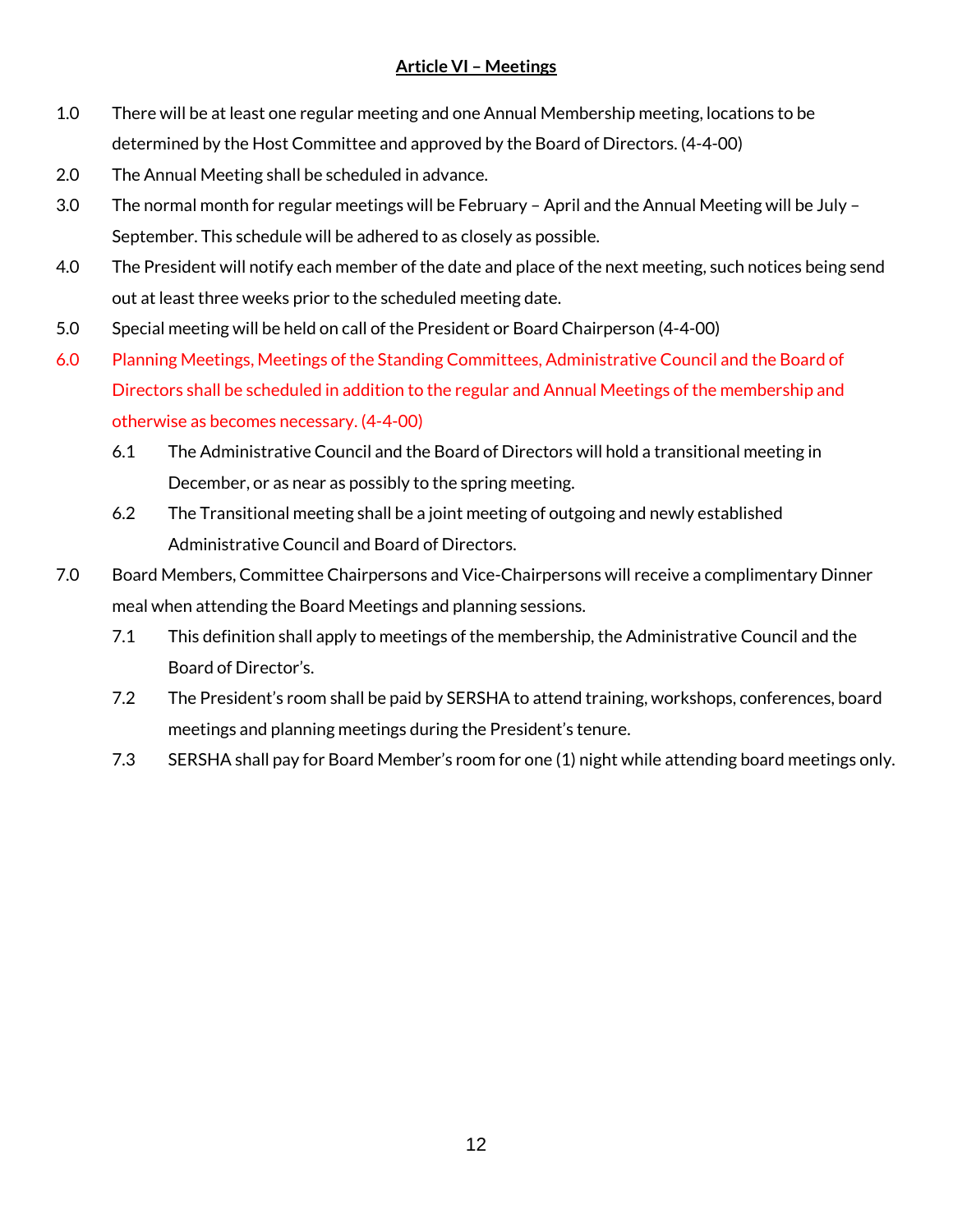### **Article VII – Amendments**

- 1.0 The membership may adopt new bylaws by the majority vote thereon. A majority of those present in good standing with the Association, at any given regular or annual meeting, will be sufficient to pass a bylaw
- 2.0 A Bylaw may be repealed by passing a bylaw to that effect
- 3.0 Bylaws may be amended by the affirmative vote of the majority of the members in good standing with the Association, at any given regular meeting, provided that no vote will be taken on the proposal to amend the bylaws unless written notice therefore was given three weeks in advance.
- 4.0 Any new Bylaw or amendment to an existing Bylaw which is approved by the membership must be dated and entered into the record.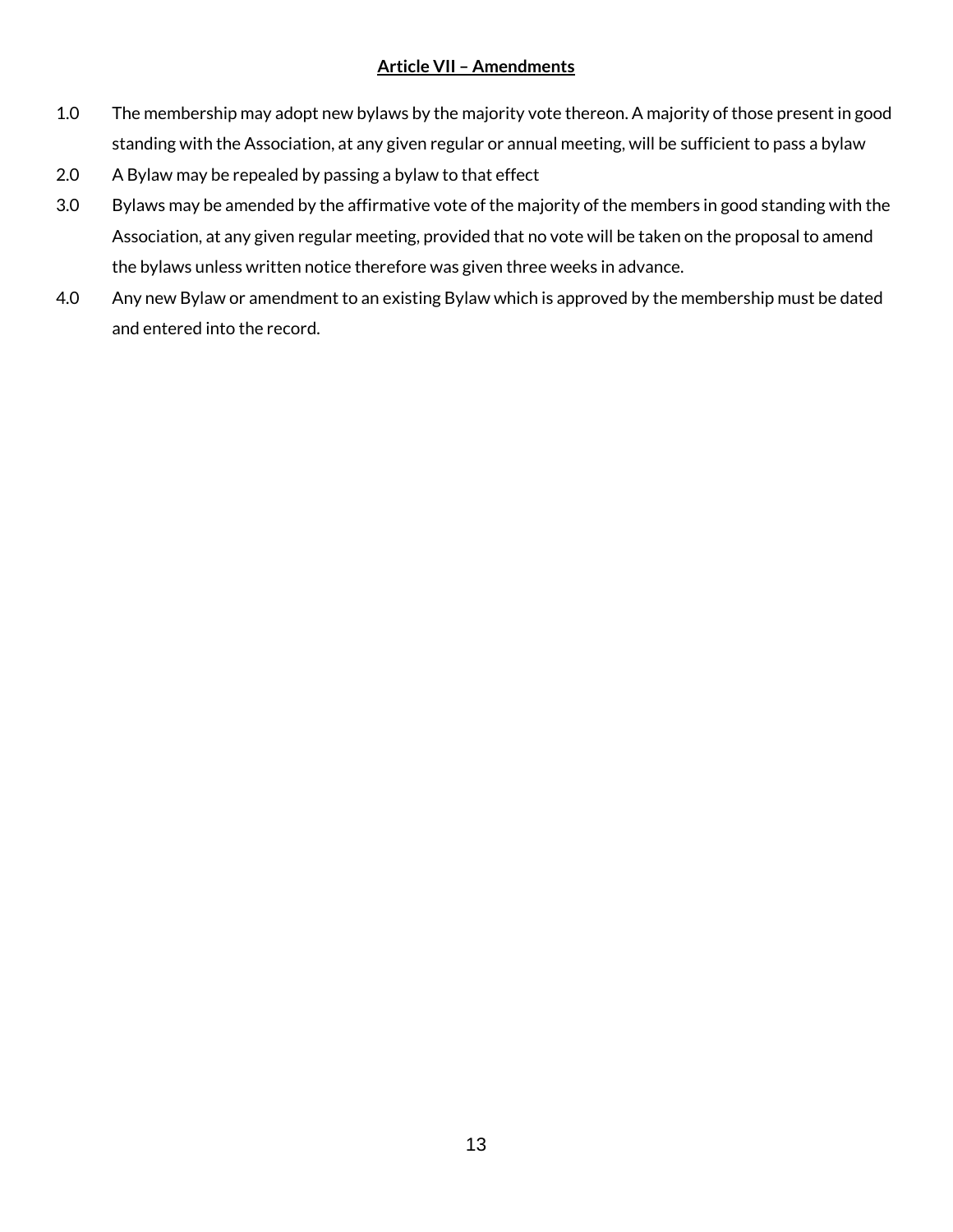#### **Article VIII – Equal Housing Opportunity**

- 1.0 We are pledged to the letter and spirit of the US policy for the achievement of equal housing opportunity throughout the nation
- 2.0 We encourage and support and affirmative advertising and marketing program in which there are no barriers to obtaining housing because of race, sex, color, religion, national origin, familial status, or disability.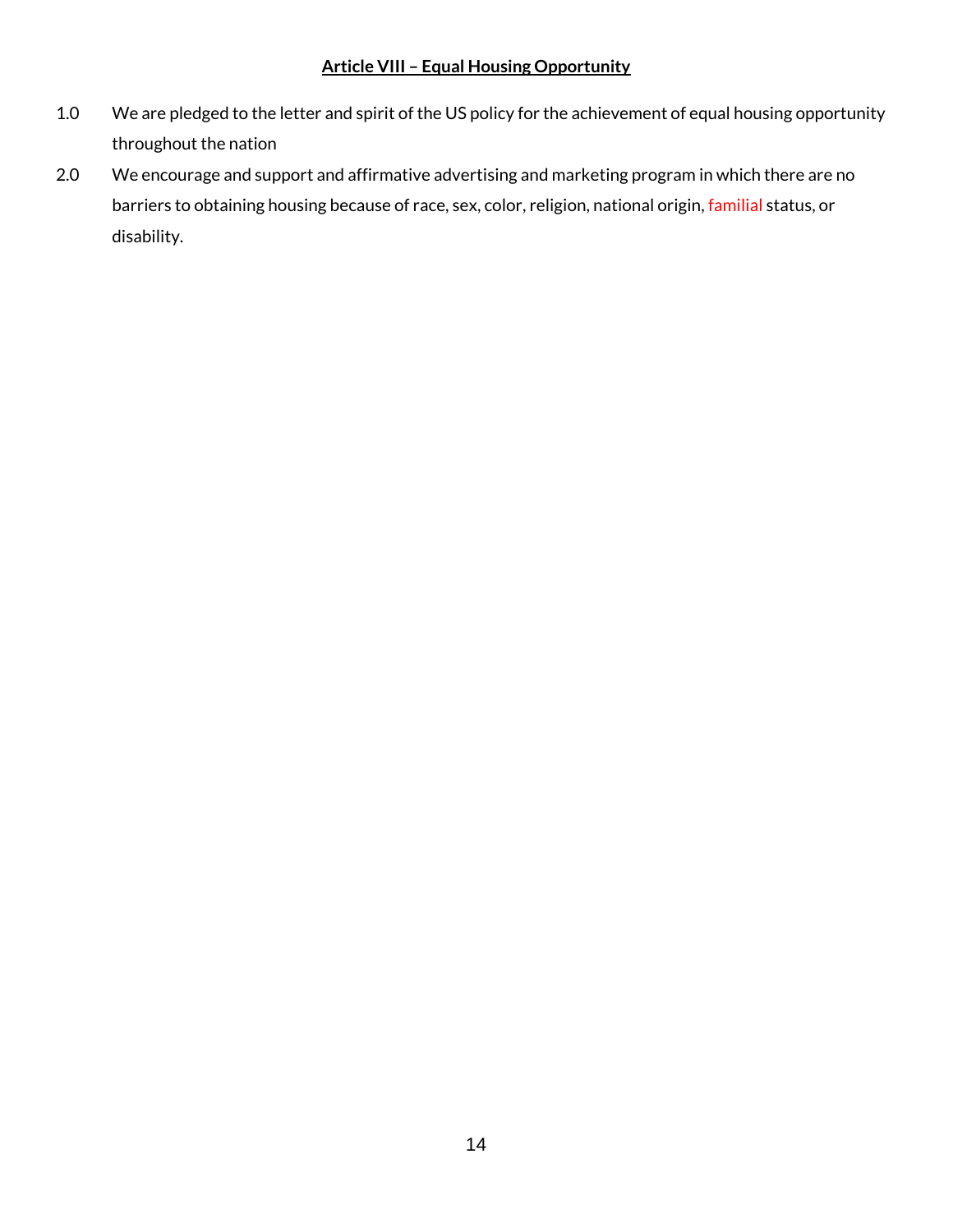# **Article IX - Rules of Order**

1.0 The last edition of "Robert's Rules of Order" will be the parliamentary procedure used at all meetings of the Association including Board of Director's, Administrative Council, and membership meetings. (4-5-00)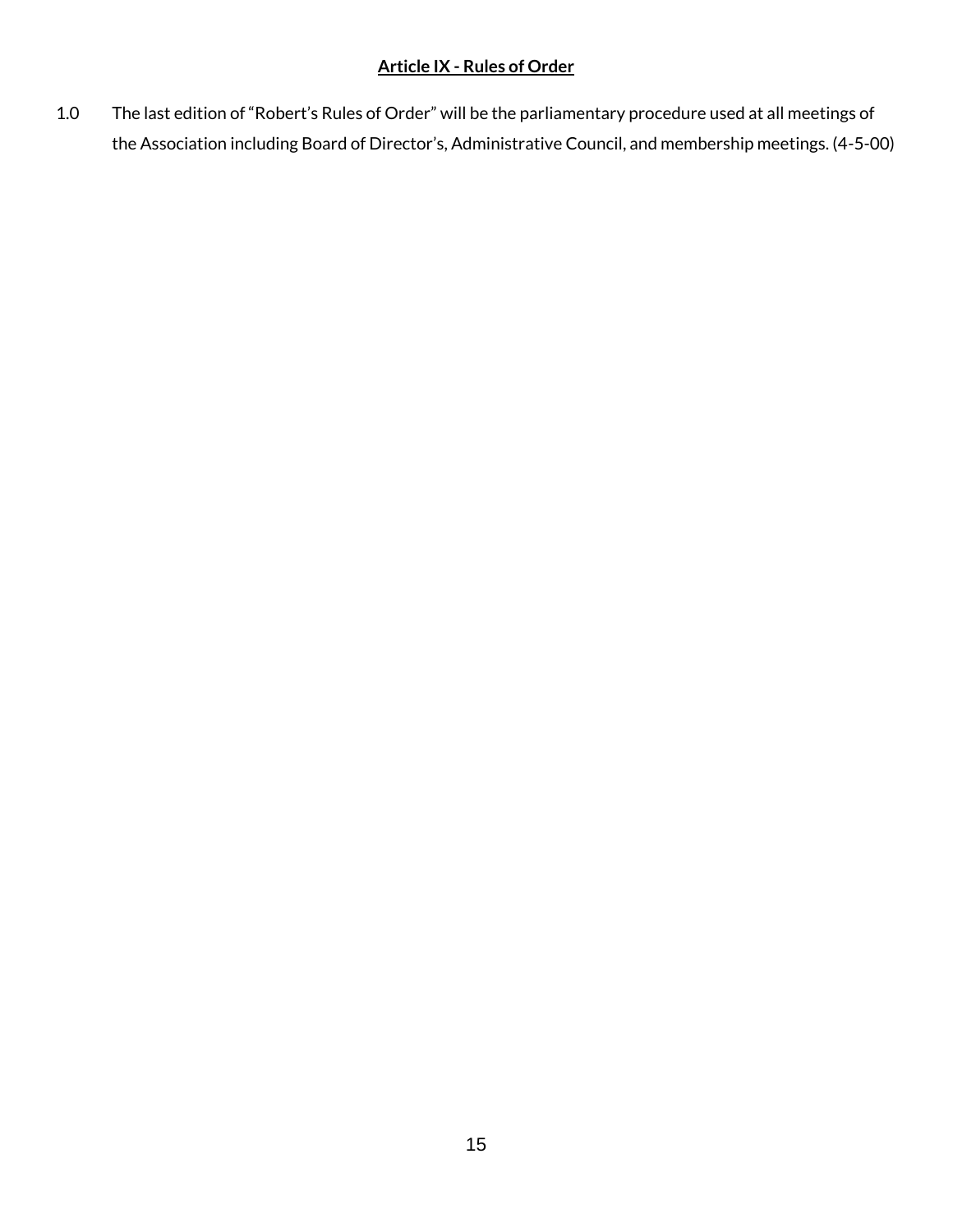#### **Ruled and Regulations**

### **Preface**

All Committees whose Chairpersons are appointed by the President will be part of the Organization's Administrative Council, with all its regular meetings to be held in conjunction with the Association's regularly scheduled board meetings and planning sessions. However, the Chairperson, or Vice-Chairperson in his/her absence, will be the only one allowed to vote on issues.

The Chairperson may choose his/her Vice-Chairperson, giving serious consideration to their ability to travel and attend scheduled meeting and workshops. The Chairperson should also try to insure that the committee consists of a geographical mix of the associational body; as much as possible.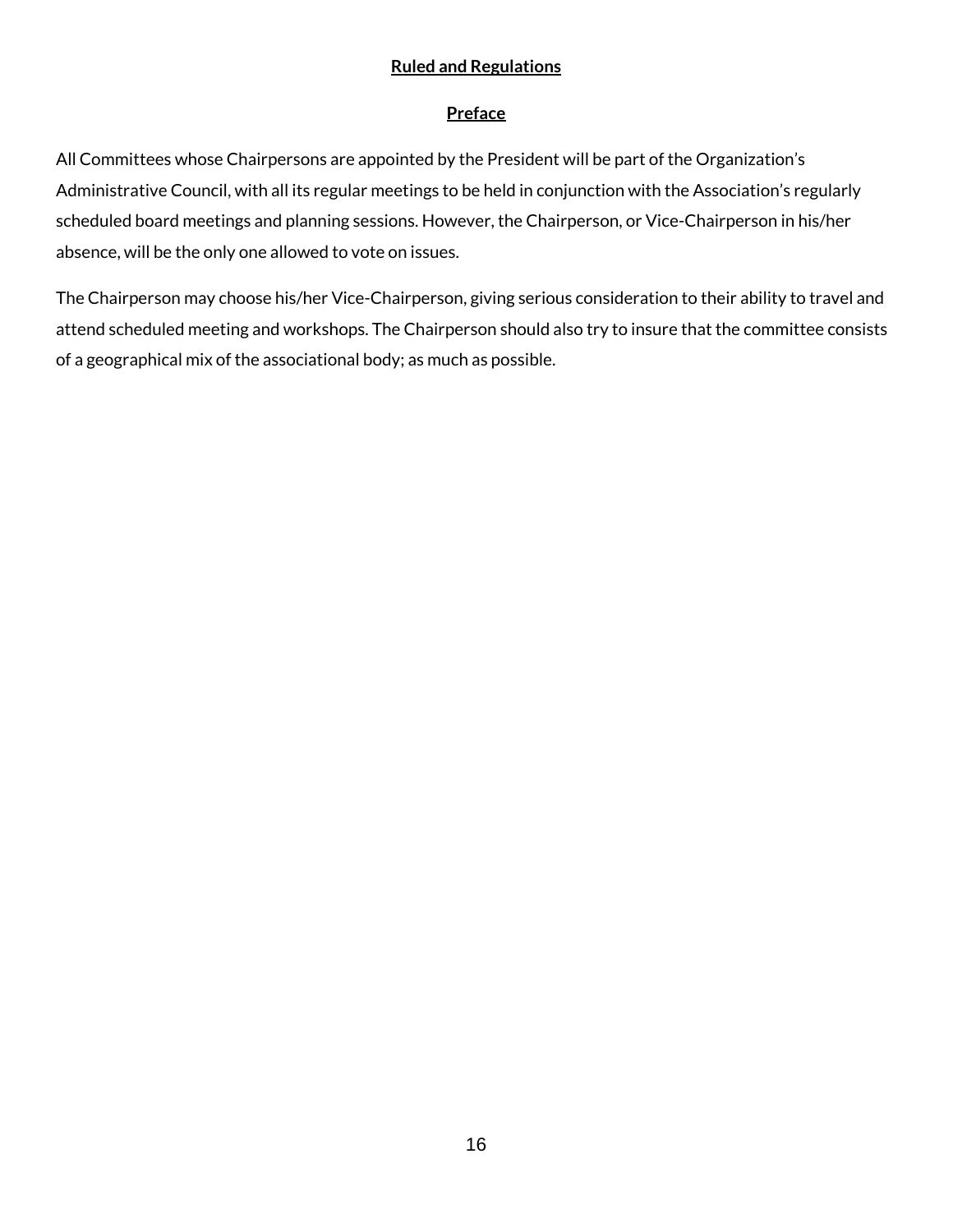### **Reporting**

The Chairperson or designee of each committee will make verbal reports, and must submit at least three (3) copies of written reports of committee activities to the Administrative Council, at each regularly scheduled meeting or planning session. The three (3) copies should be distributed to the President, President-Elect and Recording Secretary. The Treasurer and Program Chair should always have extra copies for the board.

All activates of each committee must be approved by the consent majority of the Administrative Council, prior to its submission to the Board of Directors for approval.

- 1.0 Expenses: Each Committee will present preliminary proposals, itemizing all estimated activities or projected cost to the Administrative Council for the Board of Director's approval, prior to committing the Association to any expenses.
	- 1.1 Normal Expenses are as follows:

Routine expenses are presented at the Executive Board meetings along with the proper documentations or invoices for payment.

- 2.0 After the proposed cost is approved, the Chairperson if the committee will proceed to make any necessary expenditures and the Treasurer will prepare a check made payable to the vendor.
	- 2.1 All vendors will be requested to bill the Association for expenses.
	- 2.2 However, in the event that prior payment or a deposit is required; the Chairman may commit the Association financially.
		- 2.2.1 Only after consultation with the President.
	- 2.3 All decisions rendered under such circumstances must me in writing with the President and Chairperson signing a written statement.
		- 2.3.1 The purpose of such documentation is to fully document the reasons why it was necessary to make such expenditure without the Board of Director's approval.
- 3.0 Budget: Each committee will prepare and submit a two-year formal operating budget to the Administrative Council in December of each election year, following the Transition period.
	- 3.1 A review of the previous committee's expenses for operation will be the basis for the formation of the budget
	- 3.2 Final approval of the budget to be made by the Board of Directors
	- 3.3 Purchases, not to exceed \$25.00 for each workshop period may be made without prior board approval, if necessary. However, the purchases must always be within the committee's approved budget limitations.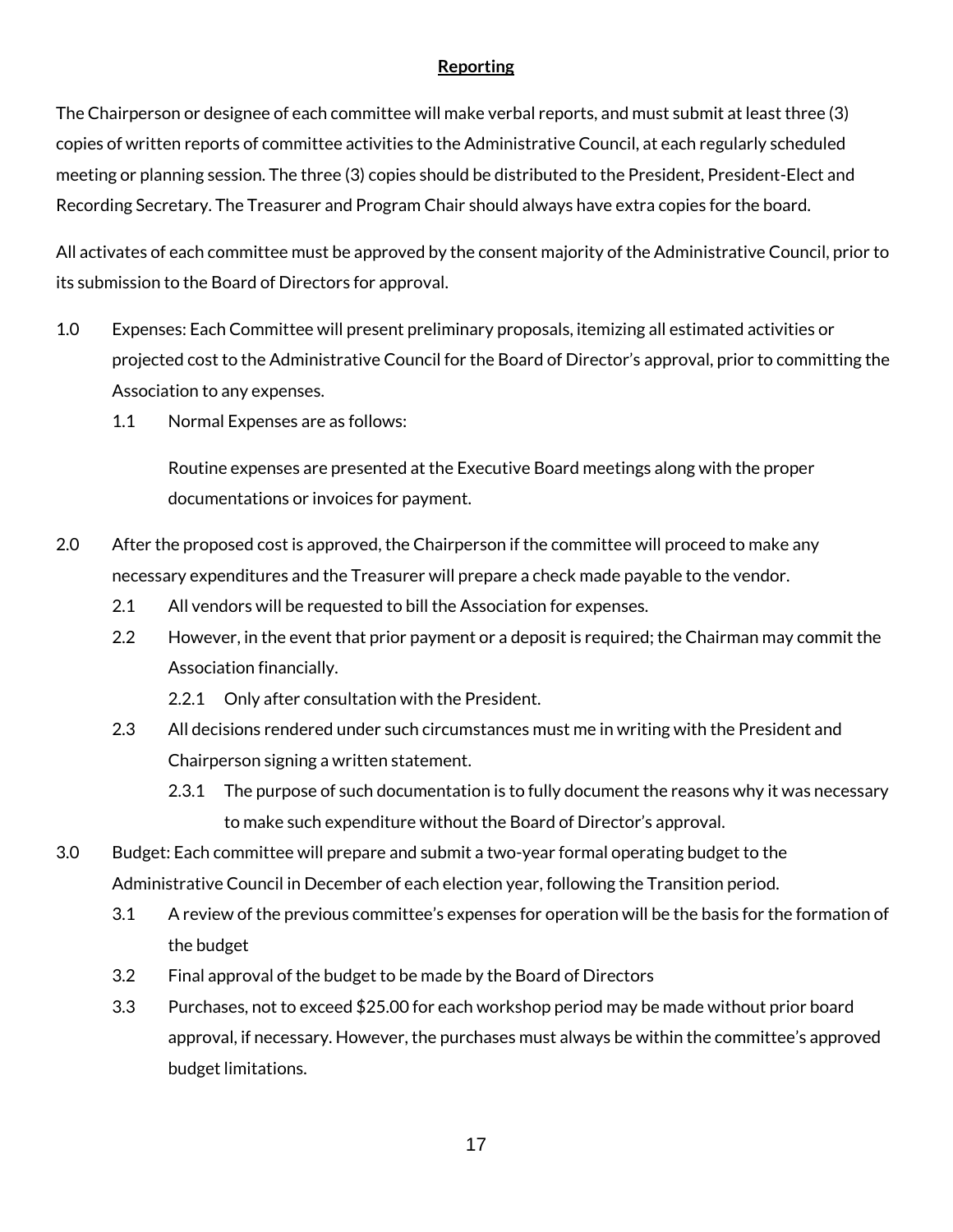- 3.4 Each Committee Chairperson should request a "Request for Payment Form" from the Treasurer for completion, prior to the submission of their invoices.
- 3.5 Committee Chairpersons should include a sundry expense line item in their budget to purchase certificates, to present to their committee member, at the end of the two year term.
	- 3.5.1 Shall be presented at the annual meeting of the even year, in recognition of the members efforts
- 3.6 Responsible for initiating tentative plans for the March workshop following the transition meeting of the election year.
	- 3.6.1 Committee Chairpersons should plan to work closely with new chair people during the first workshop (March) following new appointments to help make the transitions earlier.
- 3.7 Miscellaneous: All other work related to expenses incurred as a direct result of efforts preformed for the benefit of the Association will be borne by the Association.
	- 3.7.1 This includes phone calls, copes, postage, etc.
	- 3.7.2 Reimbursement requests will only be accepted when accompanied by proper documentation.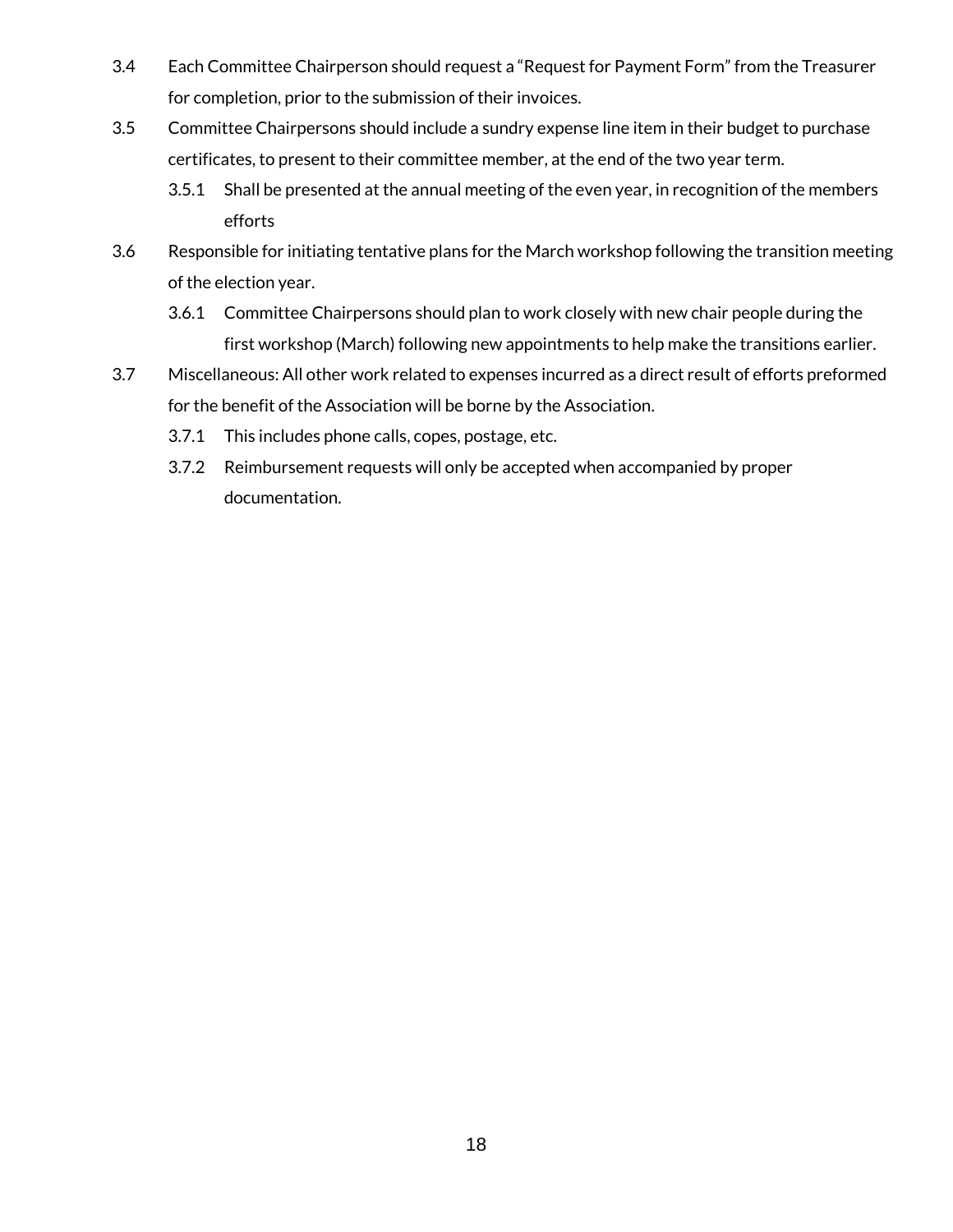# **Host Committee**

The main objective of the host is to select favorable and convenient sites for: annual workshops, banquets, special Board of Directors meetings and any other facilities required to conduct the business of the Association which will require meeting facilities. In addition, to negotiate room rates, banquet costs, and facility rates with the management of the meeting sites. The Host Chairperson must be bondable.

The host will make arrangements for special meeting rooms once the site is selected and approved and to request special equipment, coffee breaks and other refreshments, as requested by the Program Chairperson, or President.

To act as a liaison between the officers and members of the Association and hotel to provide service and any special attention as needed.

To act as host and greeter for dignitaries, guests, and presenters

- 1. Ensure proper rooming accommodations are made for them, if required.
- 2. Greet and escort them to proper designations upon arrival.

This committee will coordinate any special arrangements for banquet tickets, reception tickets, etc. and will see to it that the guests are treated as guests and "made welcome" by the Southeast Regional Housing Association, Inc.

Responsible for the negotiations of a non-expense paid room for the President, whenever possible, at each workshop.

- 1. Negotiation of the non-expense room should be non-related to the non-expense rooms if granted by a hotel.
- 2. Non-expense rooms if earned to be awarded as follows:
	- a. President (only if previous referenced negotiation is not realized)
	- b. Chairperson of the Boar
	- c. President-elect
	- d. Vice-Chairperson of the Board

To arrange for room accommodations for all board members and officers (Administrative Council) for the annual workshop.

- 1. To make requests for special room accommodations (i.e. non-smoking, handicap, etc.)
- 2. To ensure special arrangements for early arrivals for all scheduled meetings. Responsible for the selections of a site for the Board of Director's annual dinner each year and special dinner in December, following the planning session meeting.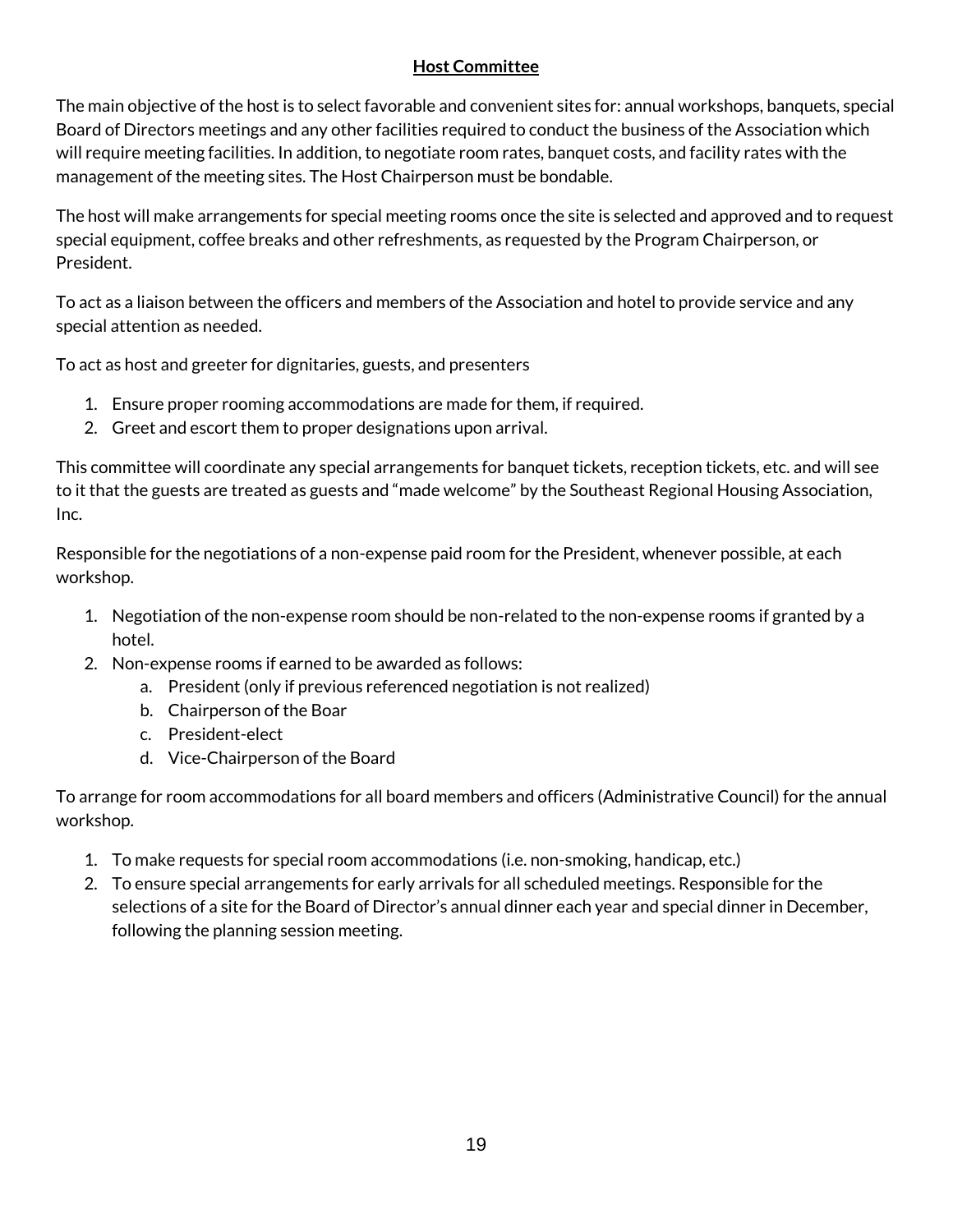### **Program Committee**

The purpose of the Program Committee is to provide pertinent information and coordinate technical training activities for the SERSHA membership.

The chairperson will consult with the President regarding concerned program topics prior to preparing an initial first draft of a program outline. Both the President and the Chairperson will agree on the preliminary agenda prior to it being presented to the Administrative Council for discussion and approval.

The Committee Chairperson will be responsible for contacting or designating committee members to contact appropriate person(s) and/or agencies with the qualifications to give the technical training required for the agenda.

- 1. The HUD area office will always be contacted for technical assistance.
- 2. The chairperson should plan to meet with the President and President-elect with HUD officials prior to each planning session
- 3. Notification of the date and time of the meeting to be arranged by the President.

The Chairperson will be required to consult with other committee people for program ideas and suggestions, etc.

1. The committee should be compromised of volunteers or solicited members from a broad geographical range of the membership body.

Requests for potential program topics should be entertained from the membership body.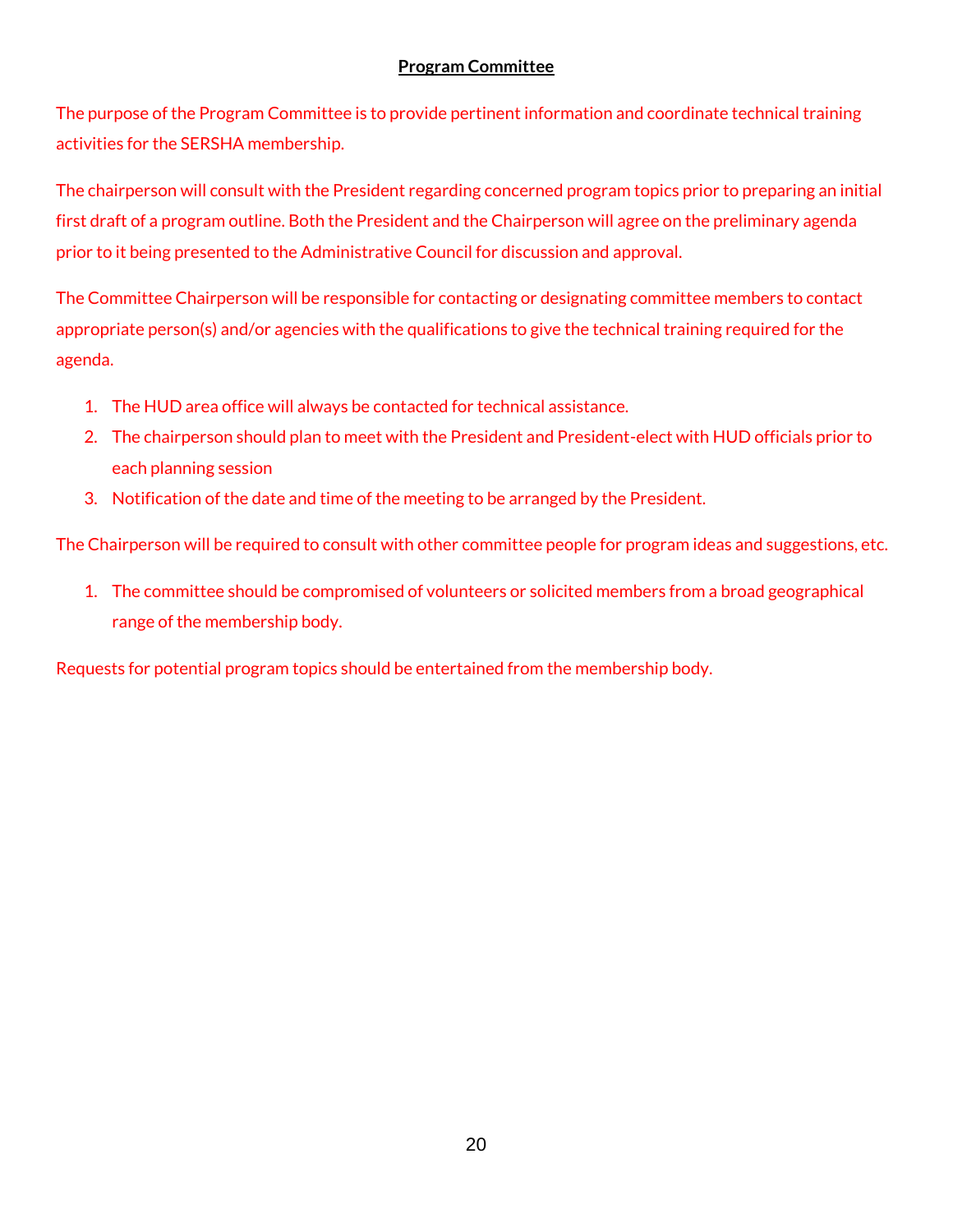#### **Membership Committee**

The Membership Committee serves to solicit new members for the Association, and maintain the existing membership roll.

Biennial membership dues are to be paid directly to the associational Treasurer, when paid by mail, prior to a scheduled workshop.

The Treasurer forwards the membership applications to the Committee Chairperson for retention. The pertinent information is recorded in a manner that makes the retrieval of a member name easily accessible for verification.

Membership cards are prepared for issuance at the next regularly scheduled workshop or meeting. For new members, not in attendance, the card will be mailed to his/her address.

A member of this committee is always available at workshop registration time to assist in determining the status of anyone's membership which may be unclear. This individual would also seek to encourage registered nonmembers to join the Association.

The Chairperson is responsible for notifications to the Webmaster of any changes to the membership as needed.

Membership forms will be posted on the SERSHA web page.

The committee will also maintain an updated listing of various agencies that are represented among the membership body.

This committee should maintain accurate financial records of membership dues received at regular workshops and transfer it to the Treasurer in a timely fashion with accompanying documentation.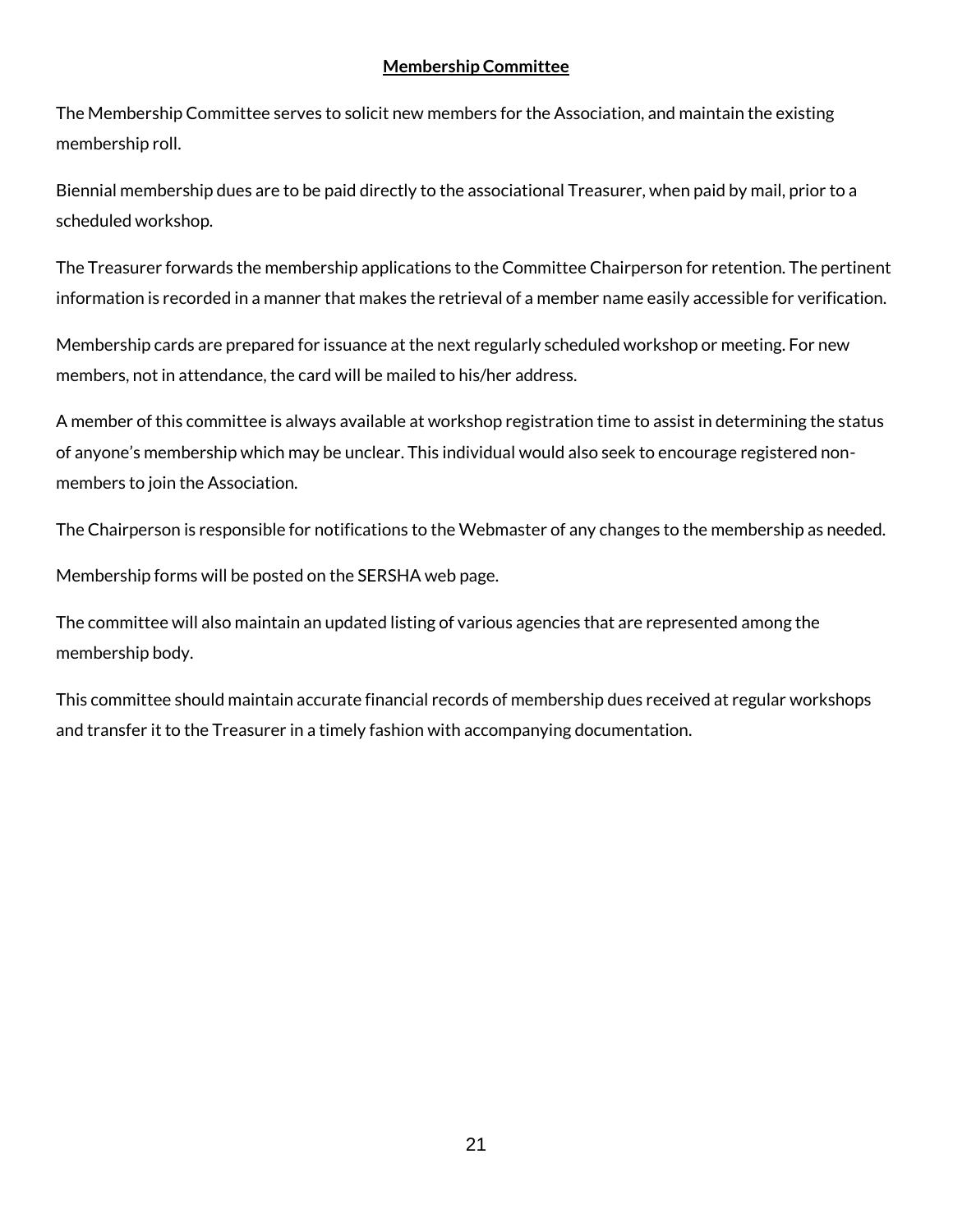### **Registration Committee**

This committee serves as the identifier of paid participants for all workshop attendees. The committee is charged with the arrangement and conduct of the details of registration for all Association meetings. Registration forms will be posted on the SERSHA web page at least 60 prior to scheduled meetings.

To encourage pre-registration of all participants, periodic emails will be sent to current members in reference to upcoming workshops.

Registration committee will prepare registration packets to include promotional materials, program agenda, and banquet tickets for persons pre-registered.

1. Packet will also be prepared for registrants who pay at the door. Packets will be prepared for all presenters, and HUD officials including name badges.

Committee members will be available at the registration table during the following time periods.

Tuesday 3:00 pm – 5:00pm Wednesday 7:30 am – 9:00 am

This will allow committee members to participate in the workshop training. It is recommended Committee member sit near entrance to workshop to facilitate distribution of packets to any late arrivals.

To maintain accurate financial records of registration monies received and transferring it to the Treasurer in a timely fashion with proper documentation attached.

Will work very closely with the Treasurer and Membership Committee

Will work very closely with the Host Committee on the current head count for each meeting

To implement measures that will prevent the recurring use of meal and drink tickets being used at subsequent workshops.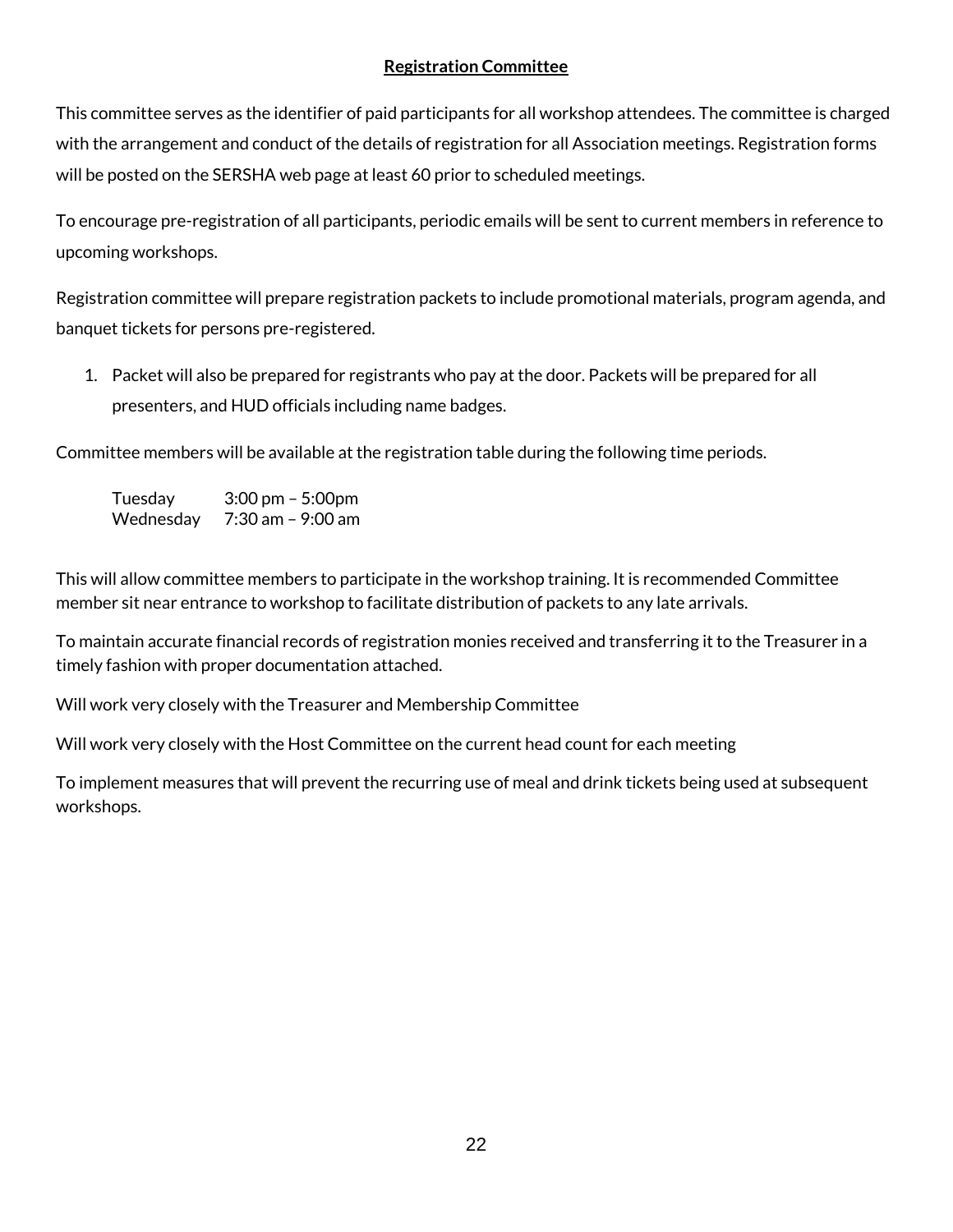#### **Rules and Regulations Committee**

The major objective of the Rules and Regulations Committee is to recommend, modify or improve and clarify changes in the bylaws that will make the operation of the Association more efficient and up to date.

It is the responsibility of this committee to insure proper and legal procedures are followed when any alterations are made to the bylaws.

Responsible for informing the Board of potential problems that may occur from proposed policies or rules.

Responsible for any changes to the Association's charter as directed and approved by the Board.

Responsible for the incorporation of any adopted changed into the rules and bylaws document. This includes where such changes should be located in the document and drafting the appropriate language to accurately reflect the changes.

Drafting other written rules and policy statements which may need to be set down in written form but not necessarily within the structure of the bylaws.

Close coordination with the other committees will be necessary in order to carry out the committee's responsibilities.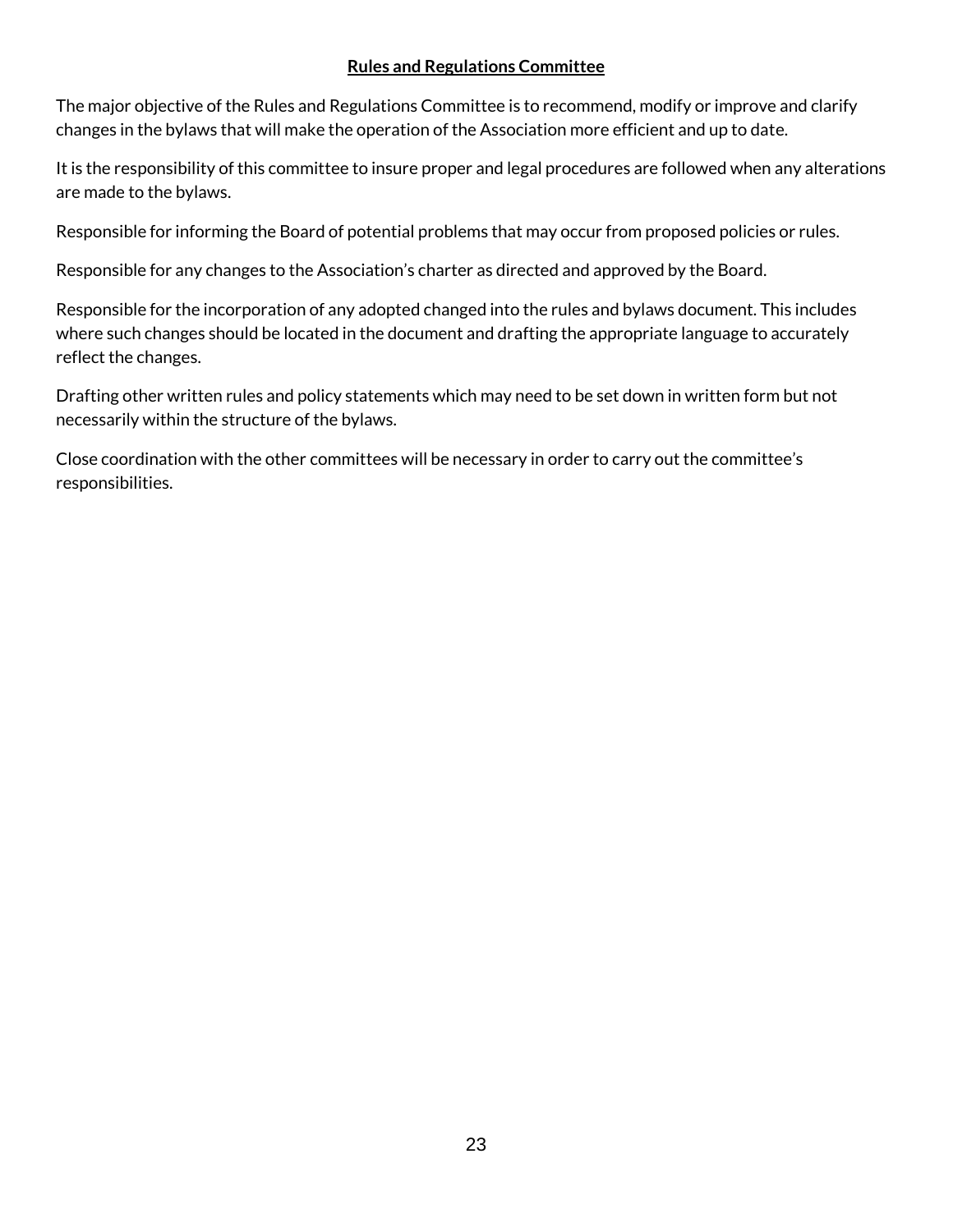# **Newsletter Committee**

The Newsletter Committee seves as the line of communication between the Association body and other interested parties. This committee uses the newsletter to keep the membership informed of important Section 8 Housing Choice Voucher Program events and any related housing information.

There will be a minimum of 2 newsletters published per year. Newsletter draft should be submitted to the President for approval propr to submission to the SERSHA website. Approved newsletters will be published to the SERSHA webpage. Email notification should be sent to all paid members when available.

The chairperson is responsible for assigning geographical territory to each committee person.

- 1. Each committee person is responsible for maintaining a contact person from each agency within their territorial designation
- 2. A contact person from each area or agency will contribute information for publication

Responsible for providing deadlines to the Administrative Council and Board of Directors for the submission of messages, article, etc. for publication.

Responsible for insuring that an updated mailing list is received from the Membership Chairperson at each planning session to make sure that all members receive copies.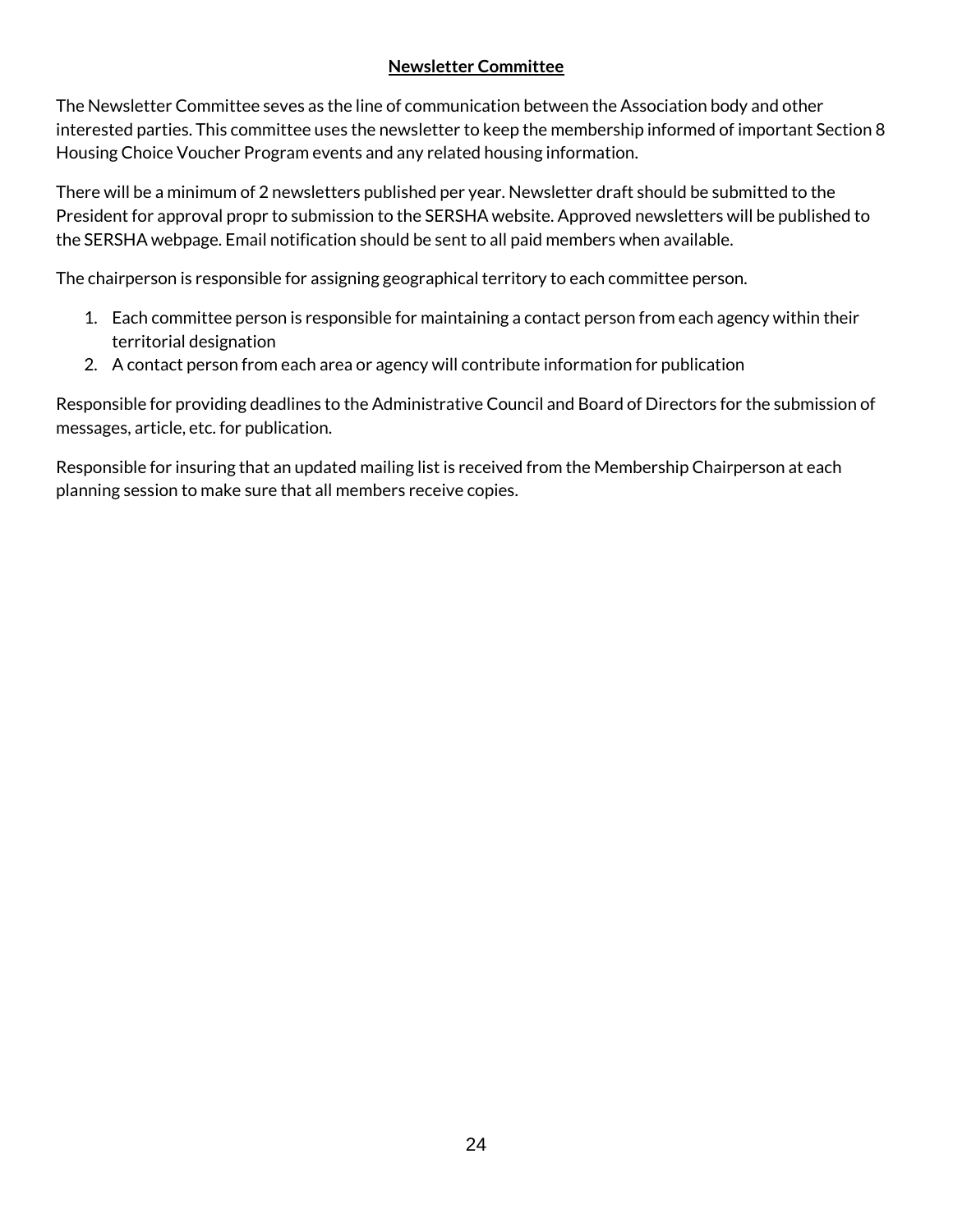# **History and Archives Committee**

This committee will maintain a chronological record of events of the SERSHA, Inc.

The primary responsibilities of this committee are to collect and compile accurate historical data and artifacts to the origins and continuing experiences of the Association.

The history should contain such data as the following: records of meetings and events, memorable meetings, occasions, remembrances of impressive speakers, activities, fun and fond memories.

A history yearbook to be revised and published at least every two years. This yearbook is considered the written report of the committee, to be distributed at the end of the two year term at the September meeting.

- 1. The chairperson to consult periodically with the president and make occasional reports to the Board, with preliminary drafts to be reviewed by the Board for comments and/or suggestions.
- 2. Preliminary drafts to be reviewed by the Board as follows:
	- a. September; board meeting odd year
	- b. December; planning session odd year
	- c. Final draft at the March Board meeting of the election year
		- i. During the review periods, the Chairperson should be soliciting bids from various printing companies for Board approval.
		- ii. At the March meeting bids should be presented for approval by the Board of the printing company that is to be used.
		- iii. No less than two bids to be submitted.

This committee is also in charge of the archives of the Association. The archives should contain the copies of all valuable documents such as: The Articles of Incorporation, Copies of the Seal, originals and copies of each "Behind the Eight Ball", and any correspondence of historic value. This material will be compiled and put on display at the annual meeting or when requested by the President and Executive Board.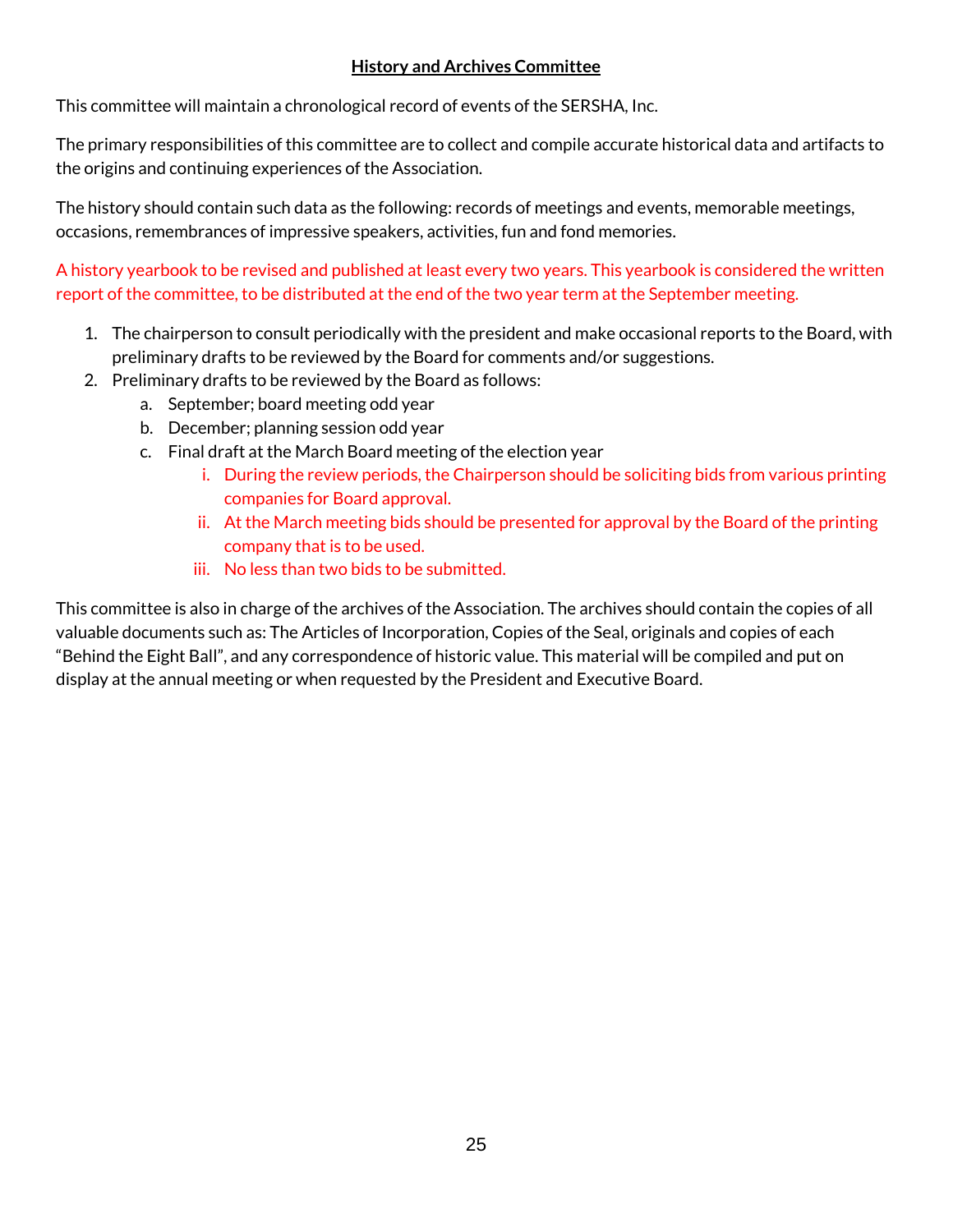### **Awards and Decorations Committee**

This committee is responsible for the preparation and presentation of all awards, certificates of appreciation, and all special recognitions as approved and requested by the Board

- 1. The presidential awards will be presented at each year's annual meeting
- 2. The presidential award recipients are selected by the current and past Presidents.
	- a. Only the President and Chairperson of the committee will have privy to this selection, which will be revealed only at award time!

This committee will depend on the Administrative Council and the Board of Directors when determining who will receive other awards. After a final determination is made regarding who will receive awards, the Awards and Decoration Committee will contact a minimum of three vendors to determine which vendor offers the best prices; however, quality will not be compromised.

The Chairperson is responsible for contact the host Chairperson after final approval of the program agenda, to make final requests for special arrangements and/or equipment and props required by guests/speakers, presenters, or entertainers for the upcoming workshop.

Door Prizes: Door prizes will be advocated and solicited by the embers of the Awards and Decoration Committee through the membership body. These prizes will be given to the Chairman or select members of the committee upon entering the business session, which is the last day of the meeting of the Association. The committee members will ask all participants to drop their name tags in containers at the door as they enter the assembly room. After all business matters are completed, the name tags will be placed into one container. The chairman of the committee will insure the proper pulling of the winning names from the container to announce the winners. The names of cash prize winners will be entered into the minutes of the Association to document the cash expenditures. Members must be present to win prizes – materialist or monetary.

- 1. The cash prizes will be pulled after all other prizes have been awarded.
- 2. Cash awards will be received from the Treasurer prior to the opening of the business session.

Decorations: This committee will purchase materials for, and be responsible for the decoration of the banquet room at each workshop, only at the request of the President.

- 1. Cost not to exceed \$100.00
	- a. \$100.00 to include cost of door prize, if applicable
	- b. Money to be provided by the Treasurer, with authorization from the president
- 2. Decoration to be representative of the theme selected by president

Decoration plan should be coordinated with the host, so as to utilize any materials that can possibly be provided by the hotel.

1. With the President's approval, the committee may request the \$100.00 in advance of the workshop/meeting to make needed purchases.

### Additional incentive cash drawings

Additional cash drawings will be done at each morning and afternoon session as an incentive to attend full workshop time periods. Cash prizes of \$25.00 will be awarded at each session. Recipient must be present in the workshop to win.

Entertainment: This committee is responsible for making arrangements for groups to provide musical entertainment for the membership body after the banquet function following each workshop. (2-15-2002)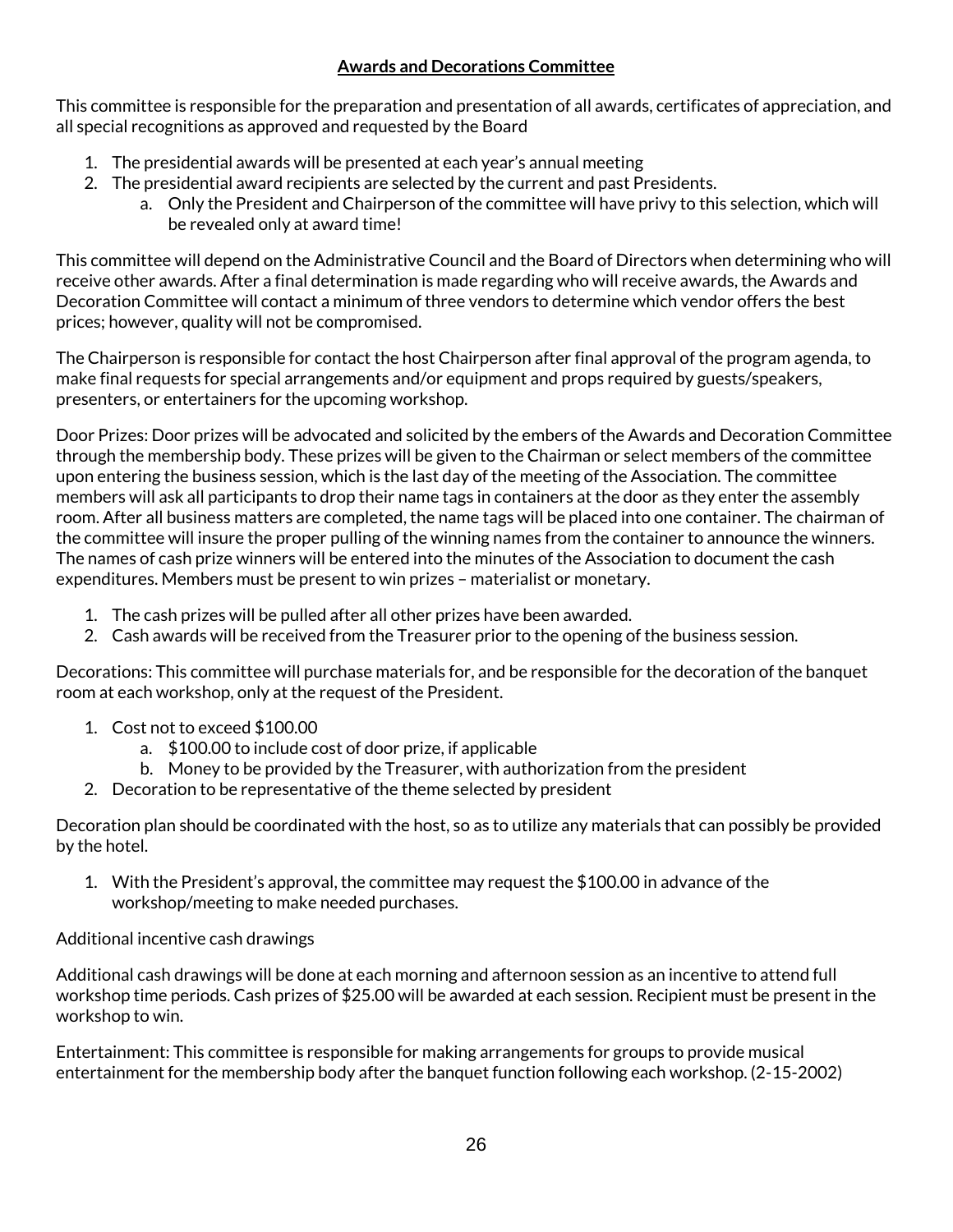# **Nomination Committee**

This Nomination Committee Chairperson is the Board's immediate past Board Chairman. They are responsible for insuring that all elections held by the Association are held in compliance with the terms and adopted policies of the associational bylaws.

The Committee will consist of the Nomination Committee Chairperson, and four (4) members appointed by the chairperson. Nomination committee chairperson will inform the board of the four members selected.

Nominations for officers will be accepted by this committee at the spring meeting of each even numbered year.

This committee will develop a slate of proposed candidates from nominees who have volunteered to run for office for the elected positions of President-Elect, Recording Secretary, and Treasurer.

- 1. A special committee will be formulated at the annual meeting in odd numbered years for the sole purpose of conducting nominations and elections.
- 2. This committee will consist of the Chairperson of the nomination committee (the Board's immediate Past Vice Chairperson), Four members appointed by the chairperson and two past presidents to be appointed by the members of the Board of Directors.

The Chairperson will present the slate of officers to the membership body at the Spring workshop, prior to nominations to be made from the floor.

The Chairperson will insure that the membership is advised of the election procedures, and the qualifications required, if any as a pre-requisite to becoming a candidate.

Responsible for overseeing the election process that will be conducted at the annual meeting of each even numbered year.

- 1. Make arrangements with the Membership Committee to verify membership as voting ballots are cast.
- 2. Responsible for provision and maintenance of the ballot box and counting of the ballots
- 3. Voting will be accessible from 8 am to 9:30 am on the morning of the election
	- a. No ballots will be accepted after 9:30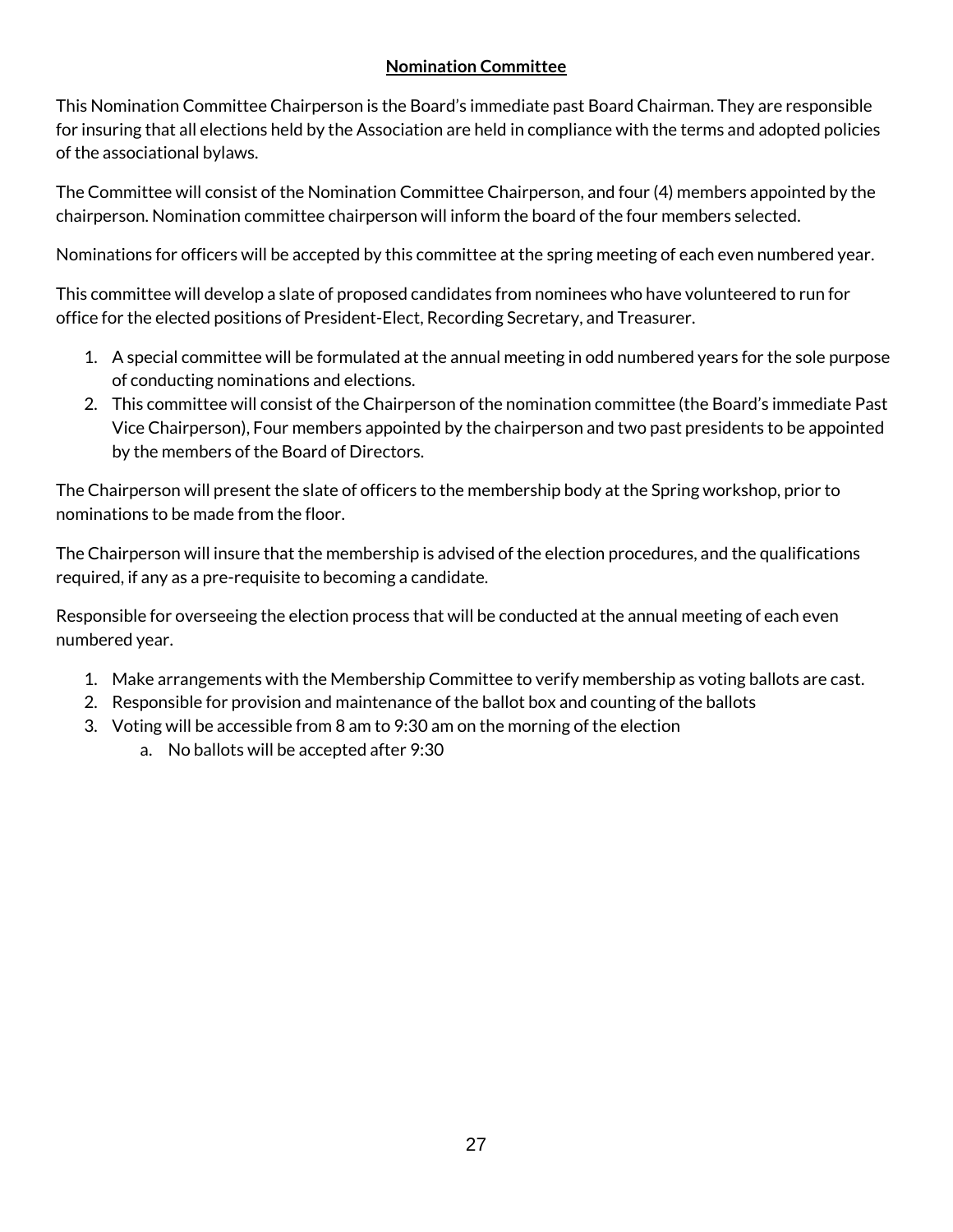### **Legislative Committee**

The legislative Committee each year is charged with some of the most important tasks the Association will undertake.

Generally, this committee's scope of work can be summarized into three broad areas:

- 1. Perhaps the committee's most important task is to develop and propose to the Board of Directors an annual program of legislative and administrative rules initiatives for those programs and issues of primary importance to the Association.
- 2. The committee should also be responsible for tracking legislative and administrative rule initiatives and developments on both the State and Federal levels, especially for the most important issues of interest to the Association. Periodic reports should be prepared regarding the status of these issues and presented to the Board of Directors and general membership.
- 3. Finally, this committee is responsible for preparing and coordinating any efforts to influence legislative changes when necessary. For example, such efforts as "action calls" to the membership on particular issues should be coordinated by this committee.

In carrying out these responsibilities, the Legislative Committee should coordinate with other state-wide associations or organizations which may have similar objectives.

This committee reports directly to the Board of Directors.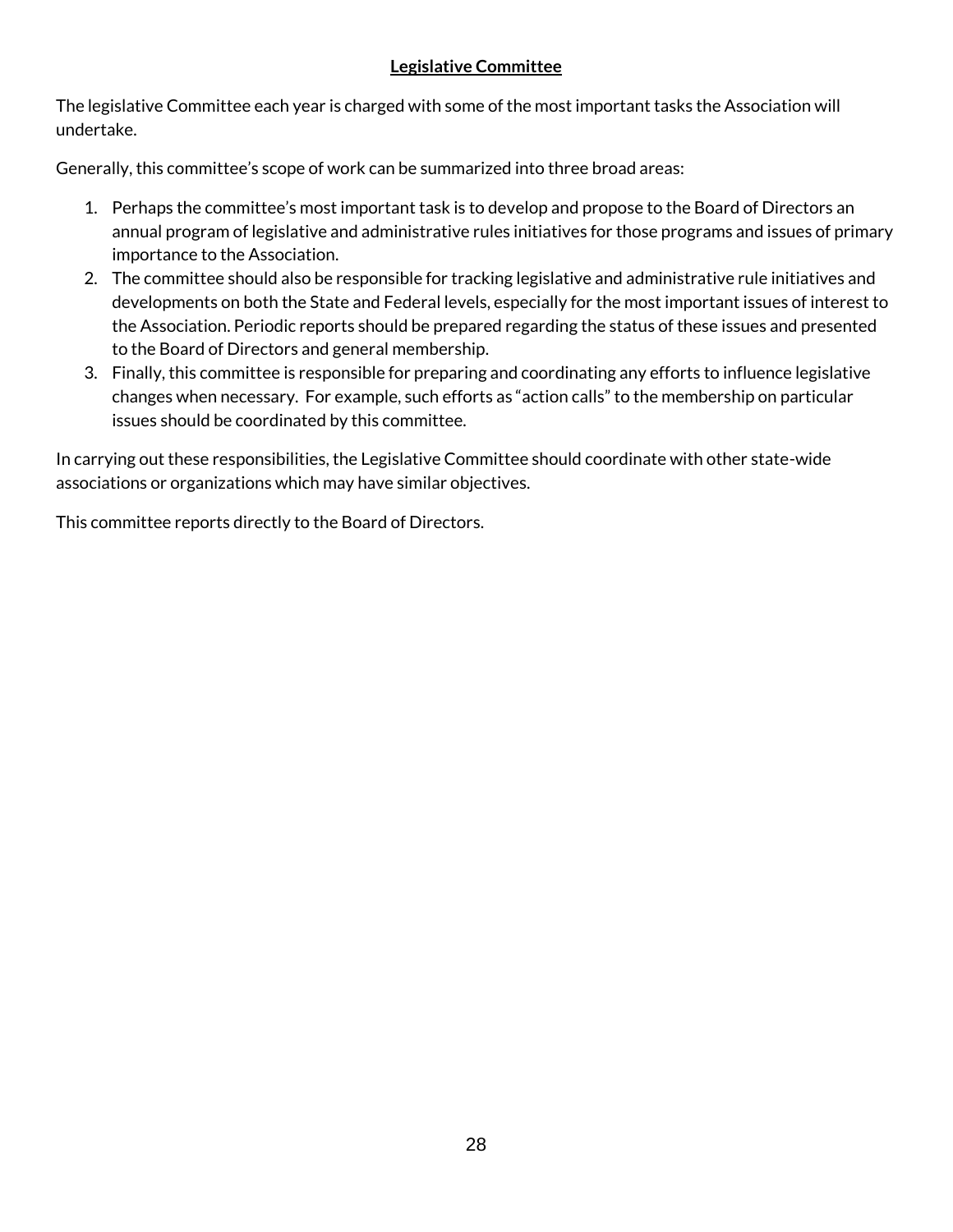#### **Procedures for Vendor Displays**

Whenever possible the Association will allow interested vendors to set up an exhibit to display their products for the benefit of workshop participants.

None of the vendors exhibited are endorsed by the Association.

The President-elect has the responsibility of sending out letters to prospective vendors concerning their desire to display at future workshops.

Association members can provide names of interested vendors to the President-elect.

Any vendor wishing to participate or have a display for the vendor showing will not be charged a set fee, but will be asked to make a contribution to the Association. The vendor representative will be given a banquet and drink ticket.

*This policy may be changed should vendor's display size or location cause a charge to be levied by the hotel/workshop*

When vendors respond to the President-elect's inquiry, the Host Chairperson will be informed of needed space requirements.

Any changes for arrangements made by a vendor, other than their participation in the Association's vendor exhibit will be the sole responsibility of the said vendor.

The President-elect is to provide evaluation sheets to all vendors.